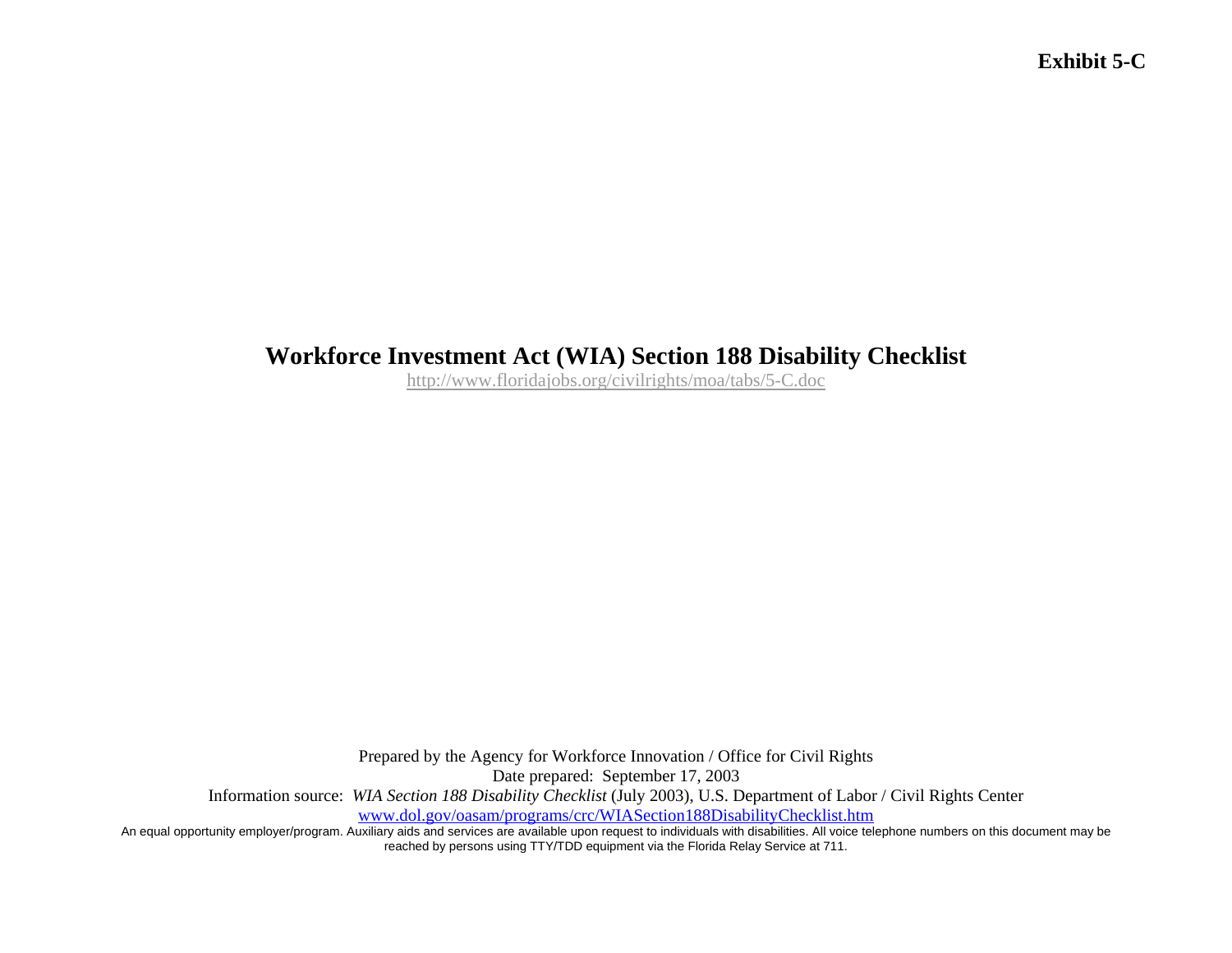



Prepared by the Agency for Workforce Innovation / Office for Civil Rights Date prepared: September 17, 2003 Information source: *WIA Section 188 Disability Checklist* (July 2003), U.S. Department of Labor / Civil Rights Center www.dol.gov/oasam/programs/crc/WIASection188DisabilityChecklist.htm

An equal opportunity employer/program. Auxiliary aids and services are available upon request to individuals with disabilities. All voice telephone numbers on this document may be reached by persons using TTY/TDD equipment via the Florida Relay Service at 711.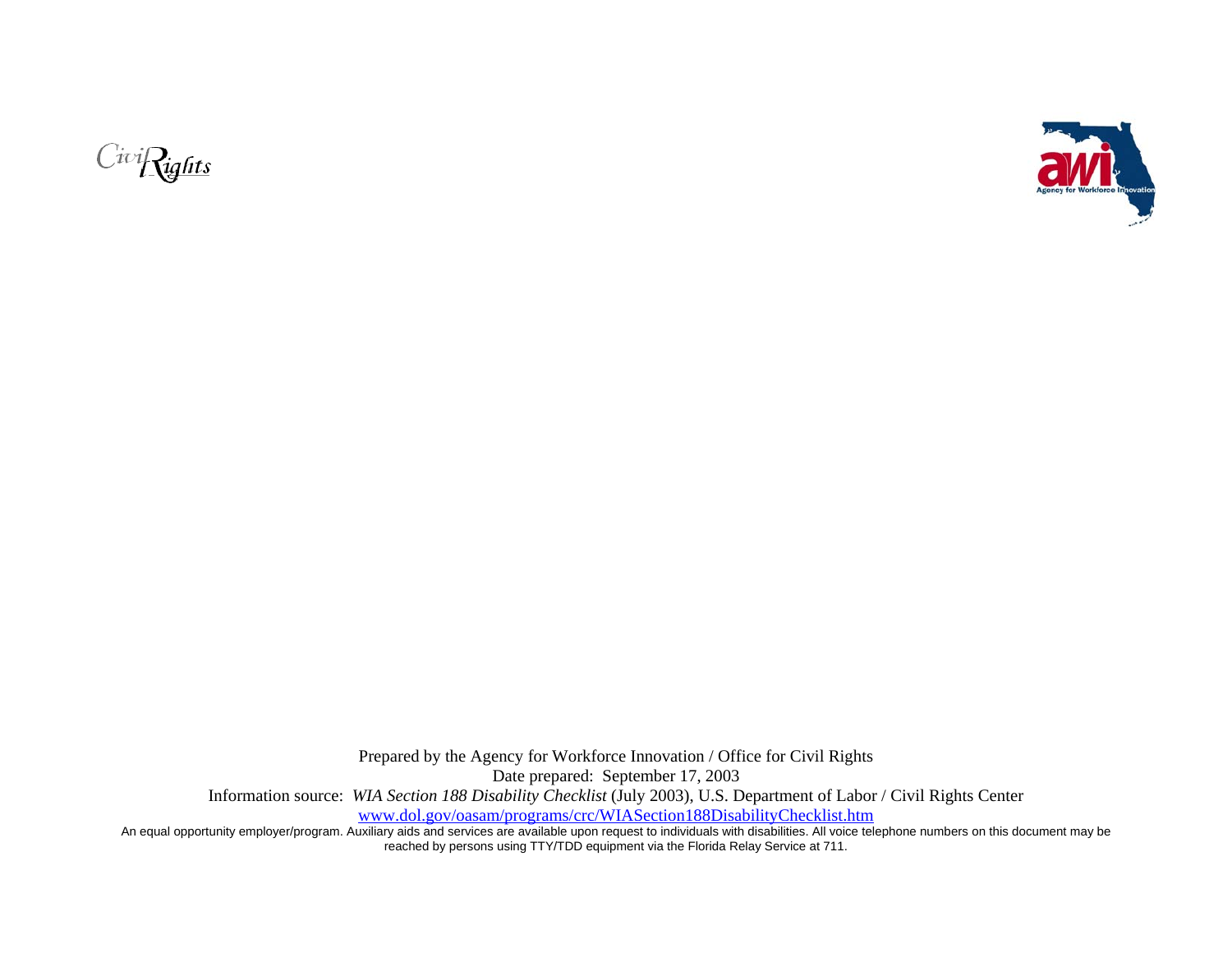## **Table of Contents**

## **Section/Element** Page

| 5.3 Provide Reasonable Modifications to Policies, Practices, and Procedures  11       |  |
|---------------------------------------------------------------------------------------|--|
| <b>Examples of practices</b>                                                          |  |
|                                                                                       |  |
|                                                                                       |  |
|                                                                                       |  |
|                                                                                       |  |
| 5.4 Administer Programs and Activities in the Most Integrated Setting Appropriate  14 |  |
|                                                                                       |  |
| 5.5 Communicate with Individuals with Disabilities as Effectively as with Others  15  |  |
|                                                                                       |  |
| 5.6 Provide Programmatic Accessibility for Individuals with Disabilities  18          |  |
| 5.7 Provide Architectural Accessibility for Individuals with Disabilities  19         |  |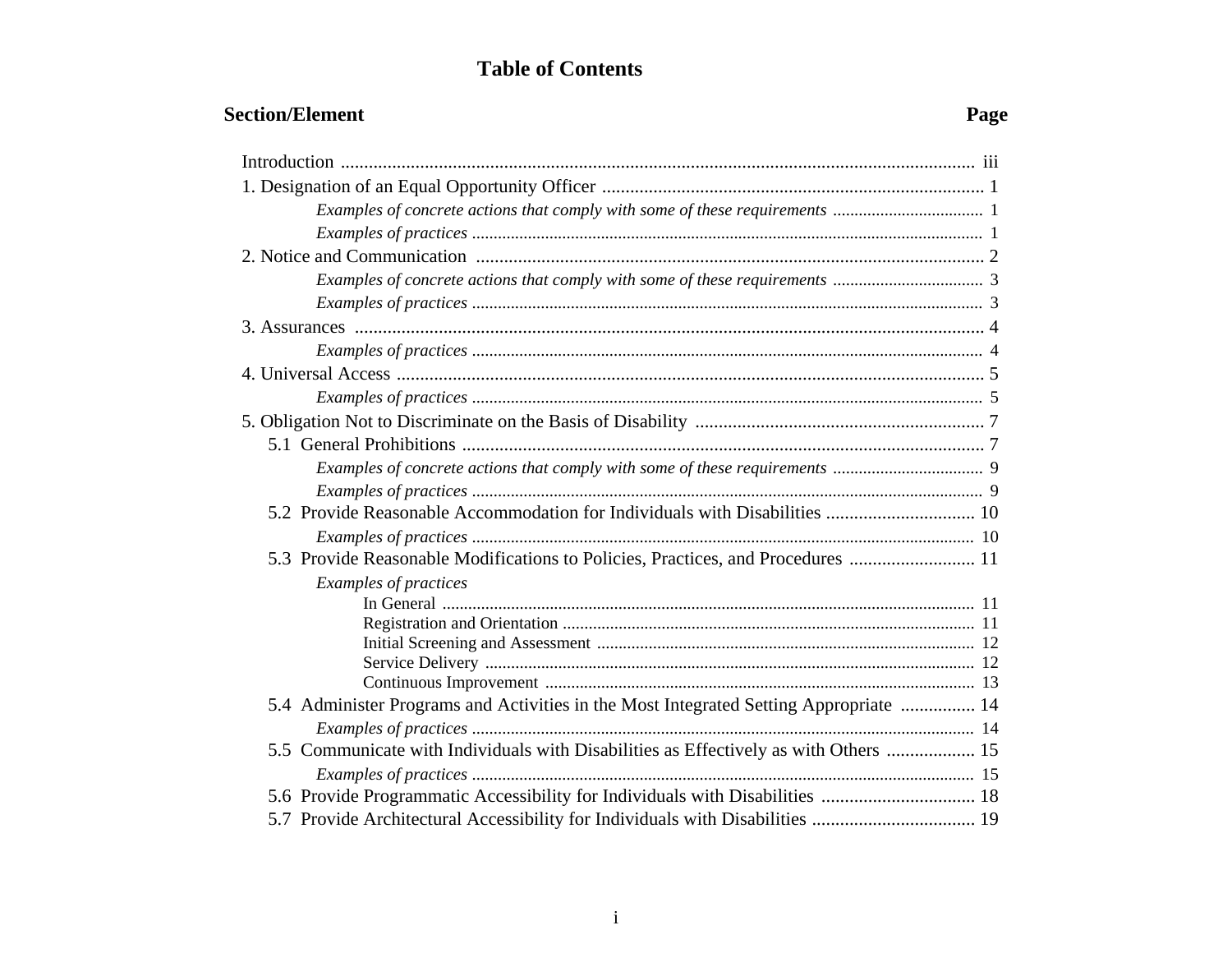# **Table of Contents (continued)**

## **Section/Element** Page

| Provide for and Adhere to a Schedule to Evaluate Job Qualifications to Ensure |    |
|-------------------------------------------------------------------------------|----|
| That the Qualifications Do Not Discriminate on the Basis of Disability  21    |    |
|                                                                               |    |
|                                                                               |    |
|                                                                               |    |
|                                                                               |    |
|                                                                               |    |
|                                                                               |    |
|                                                                               |    |
|                                                                               |    |
|                                                                               | 25 |
|                                                                               |    |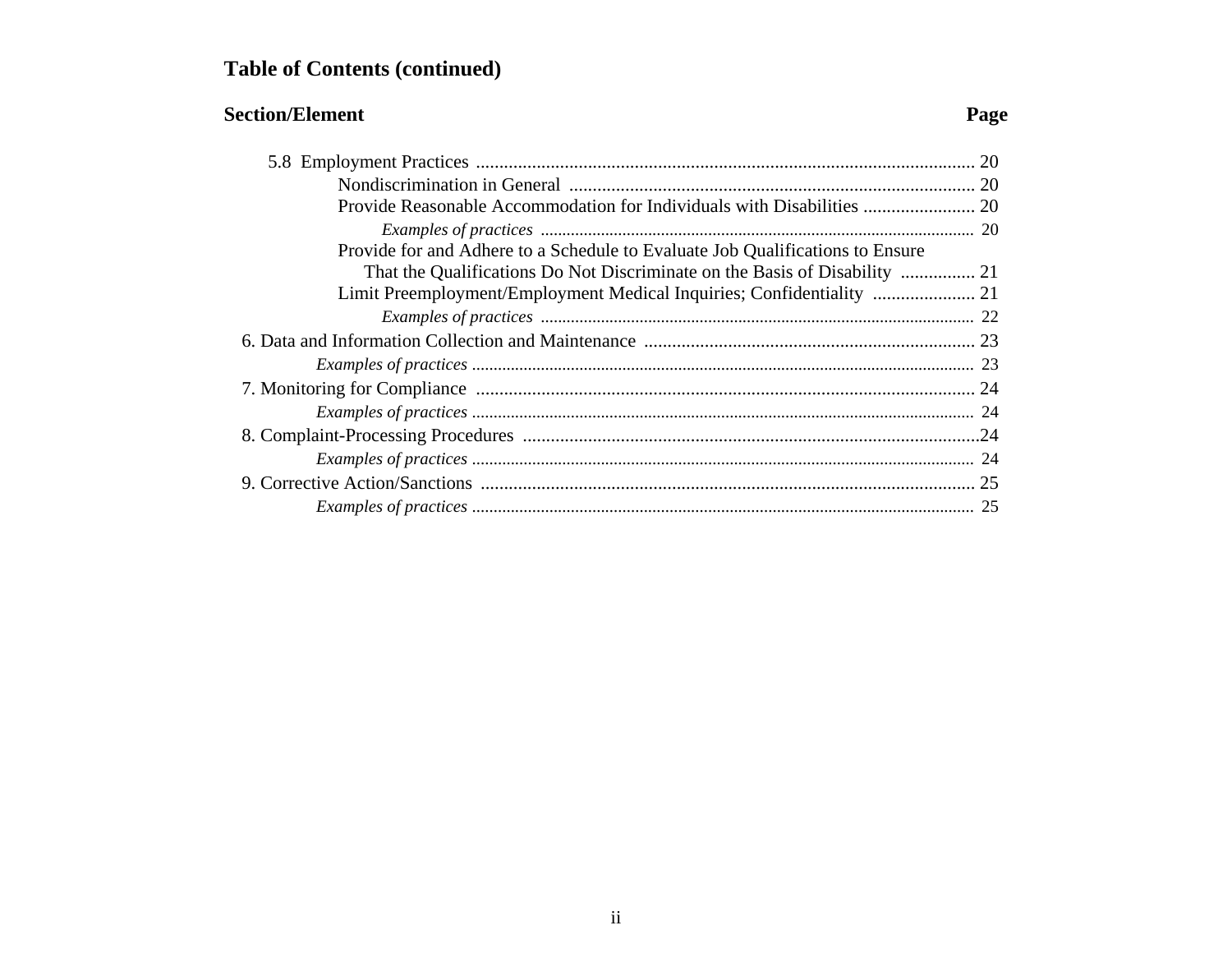#### **INTRODUCTION**

*This Checklist includes citations from the applicable regulations. When the Checklist is viewed on a computer, the citations may be opened using the links that are include in the Checklist. Formatting note: Links to citations open up in a different window. The citations files list only those citations specifically addressed in the checklist. Readers may notice, therefore, that parts of some citations may be missing. This is intentional.* 

The U.S. Department of Labor, Civil Rights Center (CRC), which is organizationally located within the Office of the Assistant Secretary for Administration and Management, has developed this "WIA Section 188 Disability Checklist" to ensure nondiscrimination and equal opportunity to persons with disabilities [1] participating in programs and activities operated by Local Workforce Investment Area (LWIA) grant recipients [2] that are part of the One-Stop delivery system. This compliance review Checklist will provide CRC with a uniform procedure for measuring compliance with those provisions of Section 188 of the Workforce Investment Act (WIA) [3] and the implementing regulations (29 CFR Part 37) [4] pertaining to persons with disabilities. [5] This Checklist does not create new legal requirements or change current legal requirements. It is intended to serve as a basic resource document on CRC-administered laws pertaining to persons with disabilities.

The Checklist will be used to address how an LWIA grant recipient is complying with, and implementing, the applicable Federal requirements for persons with disabilities. For example, the Checklist will be used by CRC to determine whether an LWIA grant

<sup>[1]</sup> The terms "disability" and "qualified individual with a disability" are defined in 29 CFR 37.4. For purposes of this guidance, the term "persons with disabilities" includes, but is not limited to, persons with visible as well as non-visible physical and mental disabilities. Impairments that may be disabilities include: contagious and noncontagious diseases and conditions such as orthopedic, visual, speech and hearing impairments, cerebral palsy, epilepsy, muscular dystrophy, polio, multiple sclerosis, cancer, heart disease, diabetes, mental retardation, emotional or mental illness, specific learning disabilities, HIV disease (whether symptomatic or asymptomatic), tuberculosis, and alcoholism.

<sup>[2] 29</sup> CFR 37.4.

<sup>[3] 29</sup> USC 2938.

<sup>[4]</sup> The interim final rule implementing Section 188 was published in the *Federal Register* on November 12, 1999 (64 FR 61692-61738).

<sup>[5]</sup> This Checklist does not address nondiscrimination and equal opportunity provisions of WIA prohibiting discrimination on the grounds of race, color, religion, sex, national origin, age, political affiliation or belief, and for WIA beneficiaries only, of his or her citizenship on the basis of an individual's status as a citizen or national of the U.S., or as an individual lawfully authorized to work in the U.S., or of his or her participation in any WIA Title I-financially assisted program or activity. *See* 29 CFR 37.1; 37.6.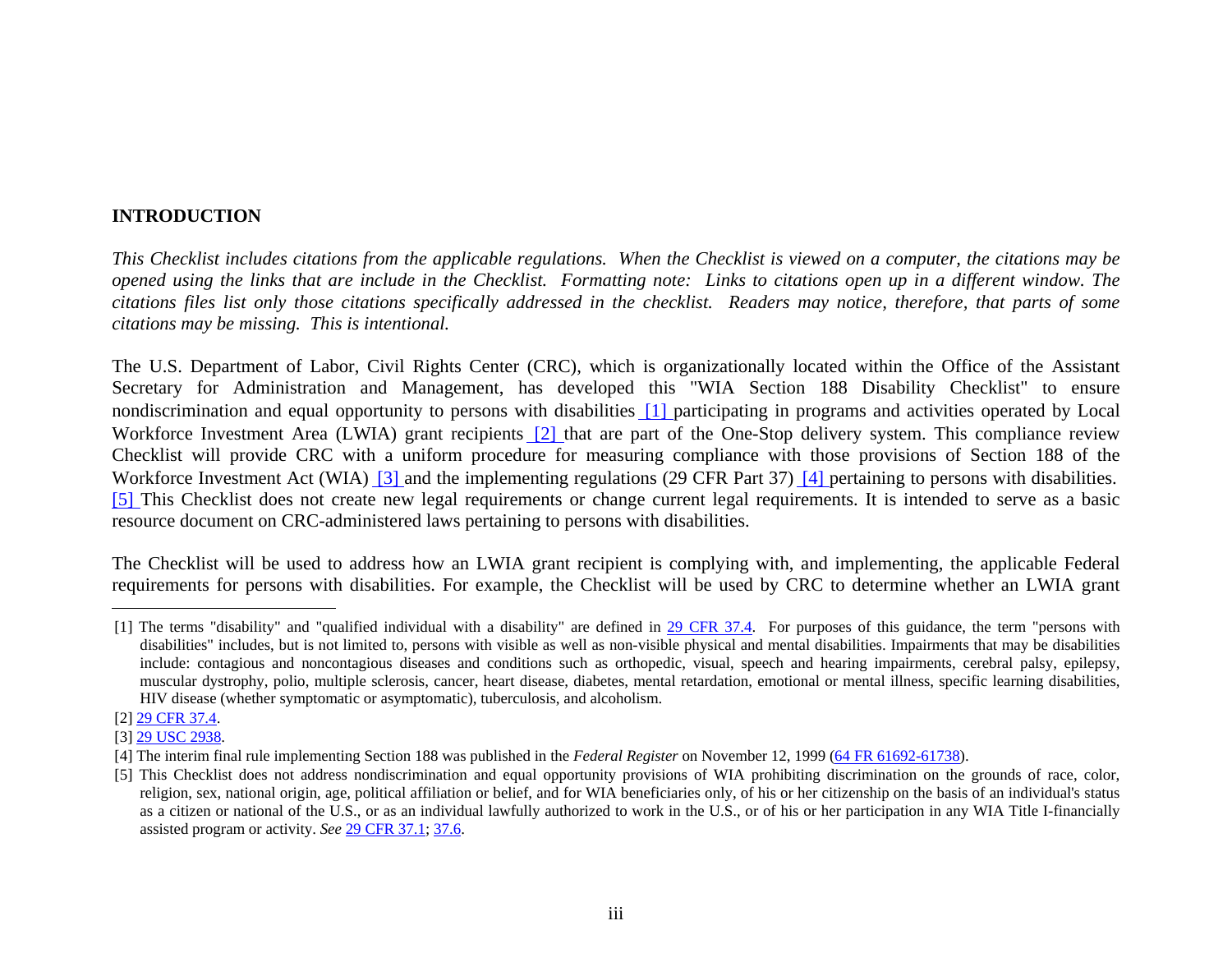#### WIA Section 188 Disability Checklist – Introduction (continued)

recipient is providing effective communication for persons with disabilities. One means of providing effective communication for persons who are deaf is the effective use of a TDD/TTY. This Checklist will be used not only to determine whether the TDD/TTY has been purchased, but also to determine whether staff is trained in using the TDD/TTY, the TDD/TTY is in working order, and whether the staff answers the TDD/TTY to the same extent as voice calls.

The layout of this Checklist is modeled after the nine elements of the WIA Methods of Administration (MOA). [6] Consistent with the requirements of 29 CFR Part 37, each Governor is required to establish and adhere to an MOA. An MOA is a document that contains policies, procedures, and systems that are designed, when successfully implemented, to provide a reasonable guarantee of compliance with the nondiscrimination and equal opportunity requirements of WIA and its implementing regulations. [7] All Governors have submitted a WIA MOA that has been approved by the CRC Director.

In demonstrating compliance with Section 188, it is necessary for an LWIA grant recipient that has received WIA financial assistance from a State to show its adherence to policies, procedures, and systems contained in its State's WIA MOA. This WIA Section 188 Disability Checklist may be used by a State in conducting its own monitoring regarding compliance with those aspects of Section 188 pertaining to persons with disabilities. States, however, may wish to expand the review standards to include State laws and/or specific policies and procedures required by the State. CRC is available to provide technical assistance to States in this regard.

The Checklist identifies the basic requirements under Section 188 of WIA, including portions of the regulations implementing Section 504 of the Rehabilitation Act. [8] The Checklist covers requirements applicable to LWIA grant recipients in regard to the operation of their programs and activities. The Section 188 Checklist also covers a recipient's employment practices.

It should be noted that some of the nondiscrimination provisions set out in the Section 188 regulations pertaining to persons with disabilities are based on the regulations implementing Title II of the ADA. Many recipients of WIA Title I financial assistance are also subject to the requirements of Title II of the ADA, which applies to public entities, including State and local governments and their

<sup>[6]</sup> *See* "State Guidance for Developing Methods of Administration Required by Regulations Implementing Section 188 of the Workforce Investment Act" (65 FR 51984-51990, August 25, 2000) [hereinafter referred to as "Section 188 Guidance"].

<sup>[7]</sup> *See* 29 CFR 37.54.

<sup>[8]</sup> *See* 29 CFR Part 32. A recipient's compliance with 29 CFR Part 37 will satisfy any obligation of the recipient to comply with Subparts A (general provisions), D (procedures) and E (auxiliary matters) of DOL's Section 504 regulations. 29 CFR Part 32, Subparts B (employment practices and employment-related training program participation), C (program accessibility) and Appendix A (examples of reasonable accommodations) are incorporated by reference into Part 37. Therefore, WIA recipients must comply with the requirements set forth in those regulatory sections as well as the requirements listed in the Section 188 regulations. [29 CFR 37.3(a) and (b)]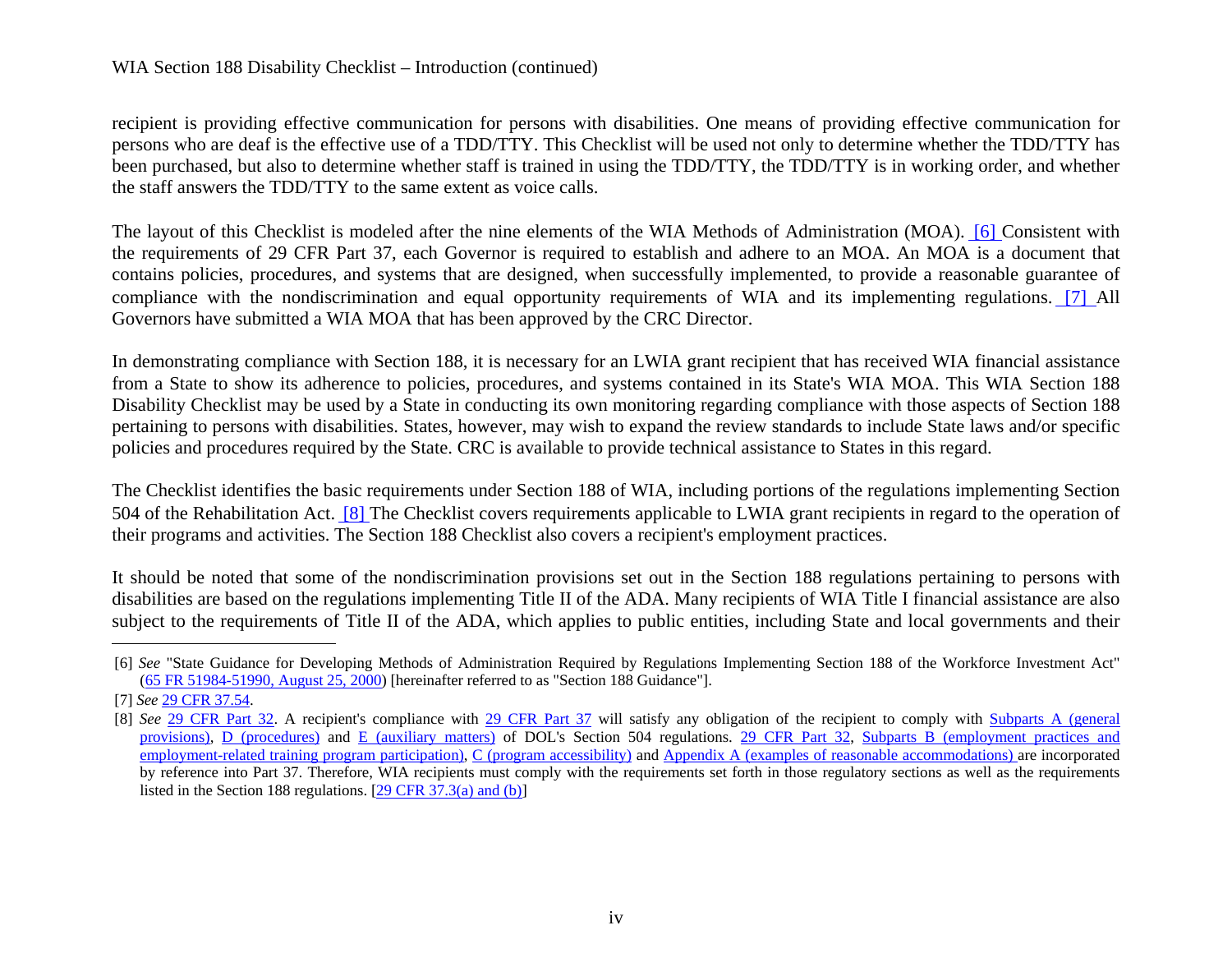departments, agencies, and instrumentalities. [9] Modeling some of the sections of the WIA regulations pertaining to individuals with disabilities on the ADA Title II regulations ensures that these recipients are subject to similar obligations and responsibilities under both laws. [10]

The Checklist includes lists of questions for each element of the MOA. In addition, for some of the elements, the questions are followed by bullet points describing examples of concrete actions that comply with some of the basic requirements imposed by Section 188 and the regulations.

Similarly, [each section of this] Checklist includes examples of policies, procedures and other recommended steps that LWIA grant recipients can take to ensure that people with disabilities have equal access to WIA Title I programs and activities. The "examples of practices" [that are included] are not mandatory requirements under Section 188 or the regulations. The examples do not create new legal requirements or change current legal requirements. Instead, they suggest ways in which LWIA grant recipients might meet their obligations to ensure that individuals with disabilities have equal access. Descriptions of possible approaches in this Checklist should not be construed to preclude States from devising alternative approaches to meeting their legal obligations.

With respect to programmatic and architectural accessibility, [Sections 5.6 and 5.7 of] this Checklist refer readers to the Uniform Federal Accessibility Standards (UFAS) Checklist developed for the United States Access Board in 1990 and still in use today. For additional assistance with ensuring that technology is accessible, [Section 5.7] also refers readers to additional Checklists developed by the Department of Justice regarding Web page and software accessibility, information transaction machines, and information technology equipment accessibility.

**Note:** The *examples of practices* that are included here are found in the Appendix to the Checklist that is on the CRC's web site.

<sup>[9]</sup> Recipients that are also public entities or public accommodations, as defined by Titles II and III of the Americans with Disabilities Act of 1990 (ADA), should be aware of obligations imposed by those Titles. [29 CFR 37.3(b) and (c)] Similarly, recipients that are also employers, employment agencies, or other entities covered by Title I of the ADA should be aware of obligations imposed by that Title. [29 CFR 37.3(d) and 37.10(e)] The term "employment agency" is defined as "any person regularly undertaking with or without compensation to procure employees for an employer or to procure for employees opportunities to work for an employer and includes an agent of such a person."  $[42 \text{ USC } 2000 \text{ (e)}; 42 \text{ USC } 12111]$ 

<sup>[10]</sup> *See* 64 FR at 61699.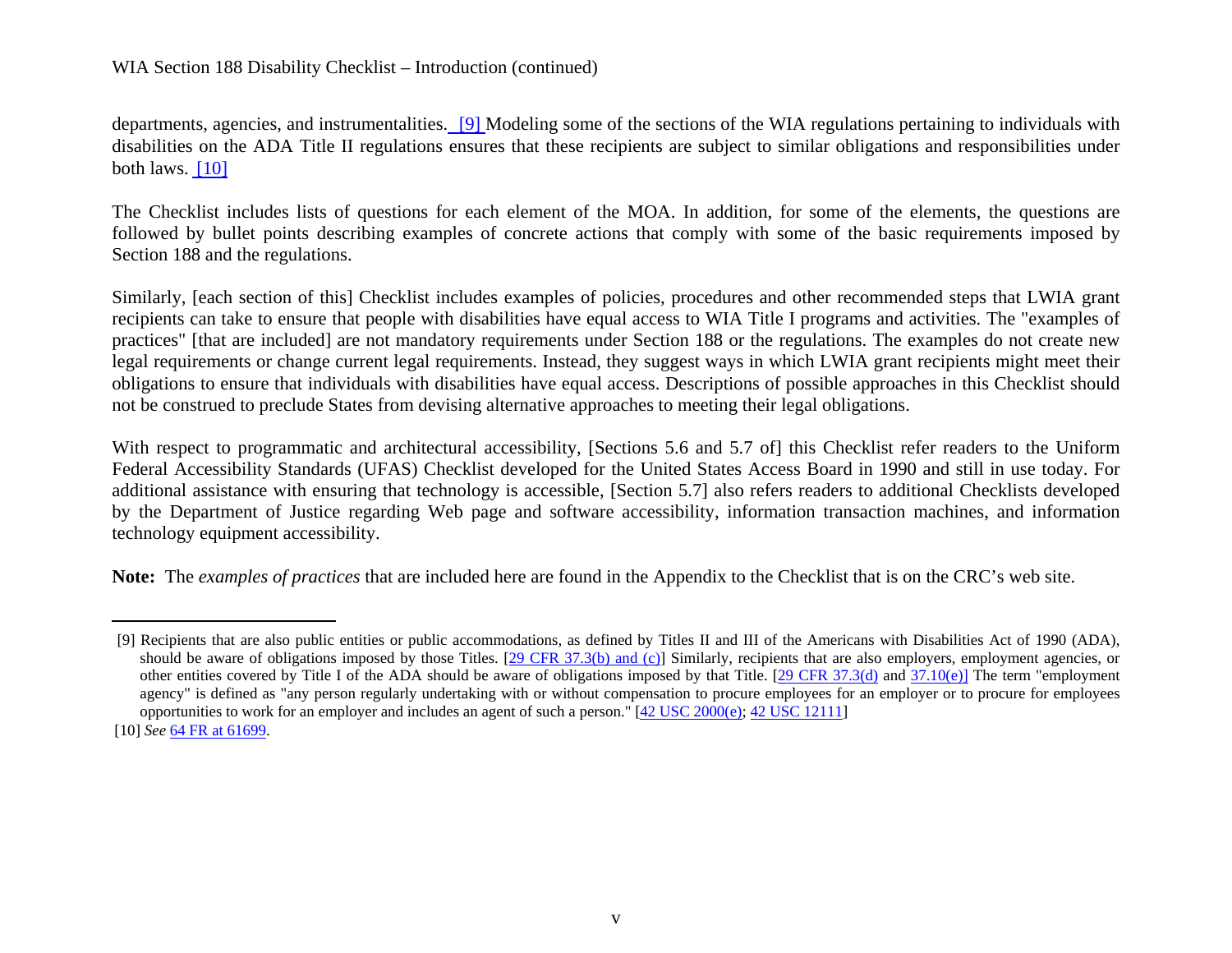|           |                                                                                                                                                                                                                                                                                                                                                                                                                     | Yes<br>or<br>Sat | No<br>or<br>Unsat | <b>Not</b><br>appl | Comments |
|-----------|---------------------------------------------------------------------------------------------------------------------------------------------------------------------------------------------------------------------------------------------------------------------------------------------------------------------------------------------------------------------------------------------------------------------|------------------|-------------------|--------------------|----------|
|           | ELEMENT 1: DESIGNATION OF AN EQUAL OPPORTUNITY OFFICER                                                                                                                                                                                                                                                                                                                                                              |                  |                   |                    |          |
| 1.1       | Has the recipient (except small recipients and service providers-see Note<br>below) designated an Equal Opportunity Officer who meets the eligibility<br>criteria and assumes prescribed responsibilities (such as monitoring,<br>investigating, reviewing written policies, undergoing training) with regard to<br>persons with disabilities? [29 CFR 37.23-.28; see also Section 188 Guidance,<br>65 FR at 51985] |                  |                   |                    |          |
| 1.2       | Has the recipient satisfied the prescribed general obligations relating to the<br>Equal Opportunity Officer in regard to persons with disabilities (such as<br>making public the EO Officer's TDD/TTY number, assigning sufficient staff<br>and resources and ensuring training necessary and appropriate to maintain<br>competency)? [29 CFR 37.26]                                                                |                  |                   |                    |          |
|           | Examples of concrete actions that comply with some of these requirements:                                                                                                                                                                                                                                                                                                                                           |                  |                   |                    |          |
| $\bullet$ | The recipient's EO Officer and his/her staff have the education, training, and<br>experience (skill, ability and knowledge) to perform assigned duties<br>regarding nondiscrimination and equality of opportunity for persons with<br>disabilities.                                                                                                                                                                 |                  |                   |                    |          |
|           | The EO Officer is also the Section 504 Coordinator. If not, the recipient<br>appoints a Section 504 Coordinator, who has the education, training and<br>experience to perform assigned duties. [11]                                                                                                                                                                                                                 |                  |                   |                    |          |

*The recipient has a description of the EO-related training that EO staff and others received regarding persons with disabilities.* 

<sup>[11]</sup> *See* 29 CFR 32.7.

**Note**: Small recipients [as defined by 29 CFR 37.4 and 29 CFR 32.3] are not required to appoint an EO Officer [29 CFR 37.23 and <u>37.27</u>] or a Section 504 Coordinator. [<u>29 CFR 32.7</u>] Service providers are not required to appoint an EO Officer. [<u>29 CFR 37.23</u> and 37.28]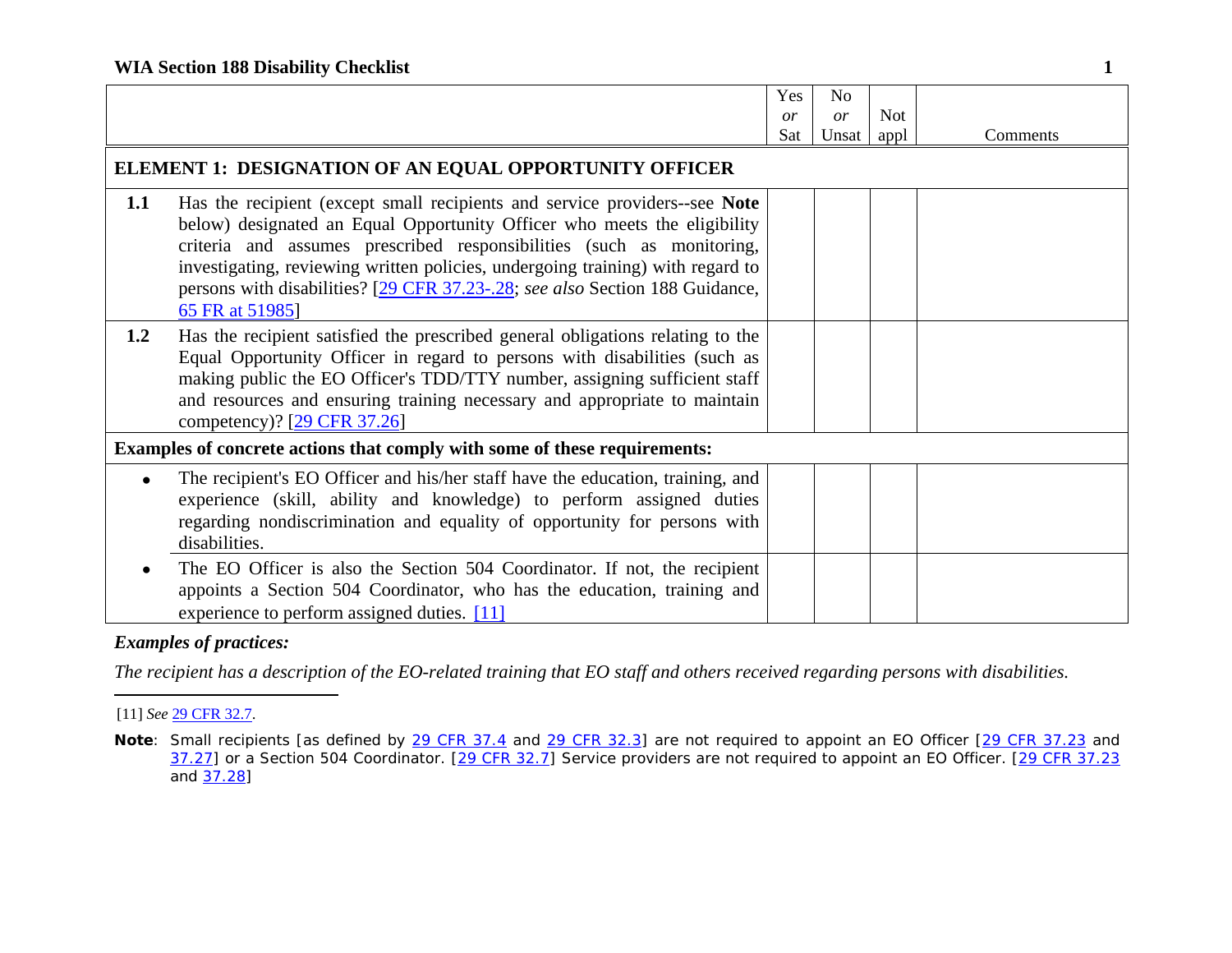|     |                                                                                                                                                                                                                                                                                                                                                                                                                                                             | Yes | N <sub>o</sub> |            |          |
|-----|-------------------------------------------------------------------------------------------------------------------------------------------------------------------------------------------------------------------------------------------------------------------------------------------------------------------------------------------------------------------------------------------------------------------------------------------------------------|-----|----------------|------------|----------|
|     |                                                                                                                                                                                                                                                                                                                                                                                                                                                             | or  | <i>or</i>      | <b>Not</b> |          |
|     |                                                                                                                                                                                                                                                                                                                                                                                                                                                             | Sat | Unsat          | appl       | Comments |
|     | <b>ELEMENT 2: NOTICE AND COMMUNICATION</b>                                                                                                                                                                                                                                                                                                                                                                                                                  |     |                |            |          |
| 2.1 | Is the recipient providing for initial and continuing notice that the recipient<br>does not discriminate on the basis of disability? [29 CFR 37.29-.36. See also<br>Section 188 Guidance, 65 FR at 51985-51986]                                                                                                                                                                                                                                             |     |                |            |          |
| 2.2 | Is the Notice provided by the recipient to persons with disabilities who are:<br>registrants, applicants, eligible applicants/registrants; participants; applicants<br>for employment and employees; unions or professional organizations that<br>hold collective bargaining or professional agreements with the recipient;<br>WIA Title I subrecipients; and members of the public, including those with<br>impaired vision and hearing? [29 CFR 37.29(a)] |     |                |            |          |
| 2.3 | Is the recipient taking appropriate steps to ensure that communications with<br>individuals with disabilities are as effective as communications with others?<br>[29 CFR 37.9(a) and 37.29(b)] [12]                                                                                                                                                                                                                                                         |     |                |            |          |
| 2.4 | Does the recipient indicate in recruitment brochures and other materials that<br>the WIA Title I-financially assisted program or activity is an "equal<br>opportunity employer/program" and that "auxiliary aids and services are<br>available upon request to individuals with disabilities"? $[29 \text{ CFR } 37.34(a)]$                                                                                                                                 |     |                |            |          |
| 2.5 | Does the recipient that publishes or broadcasts program information in the<br>news media indicate that auxiliary aids and services are available upon<br>request to individuals with disabilities? [29 CFR 37.34(b)]                                                                                                                                                                                                                                        |     |                |            |          |
| 2.6 | Does the Notice meet the general posting and dissemination requirements<br>$[29 \text{ CFR } 37.31(a)]$                                                                                                                                                                                                                                                                                                                                                     |     |                |            |          |
|     | and                                                                                                                                                                                                                                                                                                                                                                                                                                                         |     |                |            |          |
|     | is the Notice provided in appropriate formats to individuals with visual<br>impairments?                                                                                                                                                                                                                                                                                                                                                                    |     |                |            |          |
|     | Where the Notice has been given in an alternate format to a participant with<br>a visual impairment, is a record that such Notice has been given made a part<br>of the participant's file? [29 CFR 37.31(b)]                                                                                                                                                                                                                                                |     |                |            |          |

<sup>[12]</sup> The questions pertaining to a recipient's responsibility to ensure effective communications pursuant to 29 CFR 37.9 are set out under Section 5.5.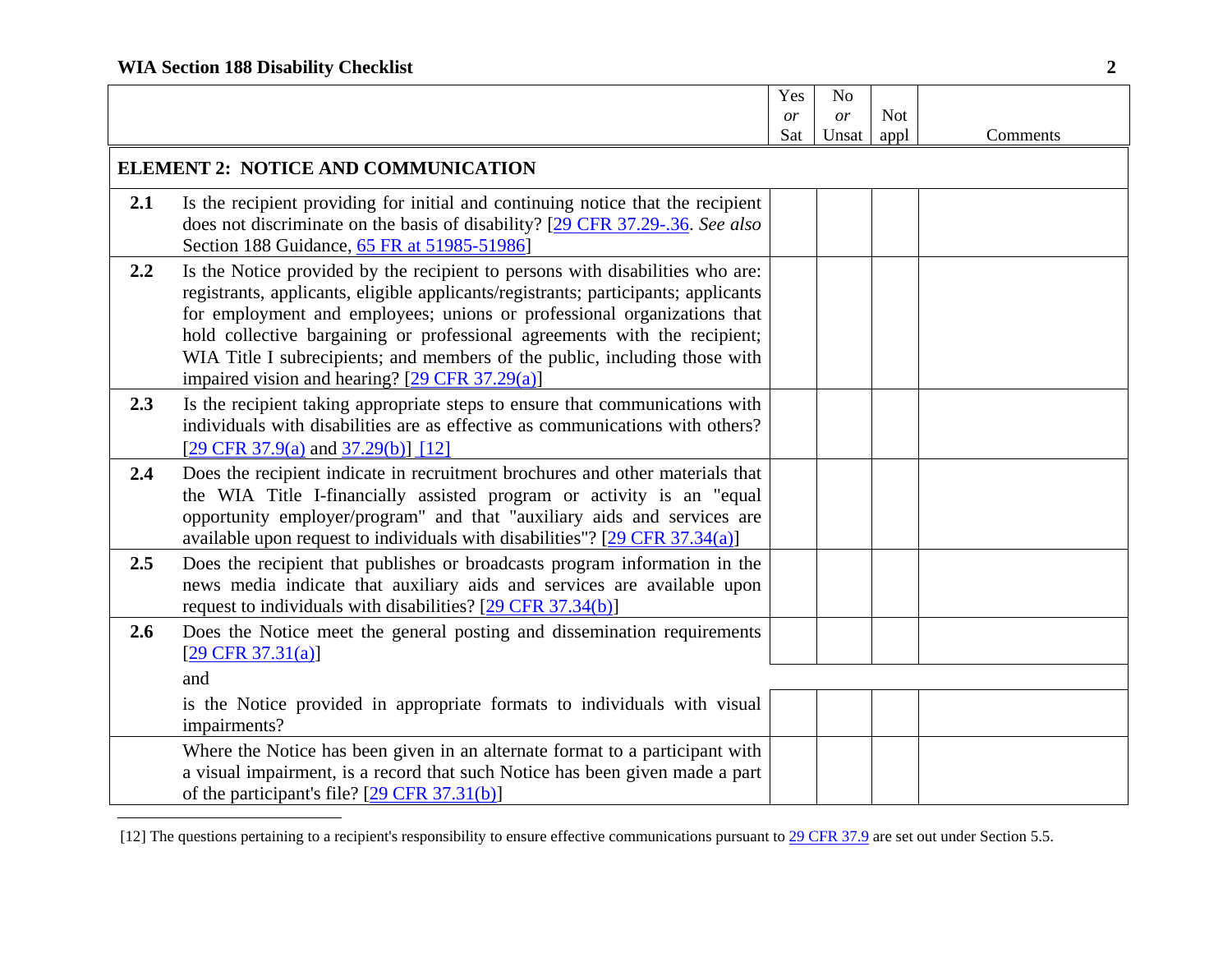|     |                                                                                                                                                                                                                                                                                                                                              | Yes<br>$\overline{or}$<br>Sat | No<br>or<br>Unsat | Not<br>appl | Comments |  |
|-----|----------------------------------------------------------------------------------------------------------------------------------------------------------------------------------------------------------------------------------------------------------------------------------------------------------------------------------------------|-------------------------------|-------------------|-------------|----------|--|
| 2.7 | Where marketing, recruitment, and other materials indicate that the recipient<br>may be reached by telephone, do the materials state the telephone number of<br>the TDD/TTY or relay service used by the recipient? $[13]$ $[29$ CFR 37.34(a)]                                                                                               |                               |                   |             |          |  |
|     | <b>Examples of concrete actions that comply with some of these requirements:</b>                                                                                                                                                                                                                                                             |                               |                   |             |          |  |
|     | Where a telephone number is included in official stationary, business cards,<br>civic newsletters, web sites, and other materials, the materials indicate a<br>TDD/TTY number or provide for an equally effective means of<br>communication with individuals with hearing impairments (e.g., the number<br>for the telephone relay service). |                               |                   |             |          |  |

- *The recipient's general marketing and recruitment materials (including photos and ad copy) mention people with disabilities as one of the groups served by the recipient, contain positive images of persons with disabilities, and indicate the recipient's commitment to hire persons with disabilities.*
- *Marketing and recruitment materials mention people across the full range of physical, mental, cognitive, and sensory disabilities as eligible for services, and images show diversity in their portrayal of persons with disabilities.*
- **•** The Notice is made available in Braille or large print, recorded on audiocassette, or placed on ASCII diskette.
- *The nondiscrimination policy is read or explained to individuals with cognitive impairments as a matter of routine or on request.*

<sup>[13]</sup> Marketing, recruitment, and other materials include those that are ordinarily distributed or communicated in written and/or oral form, electronically and/or on paper, to staff, clients, or the public at large.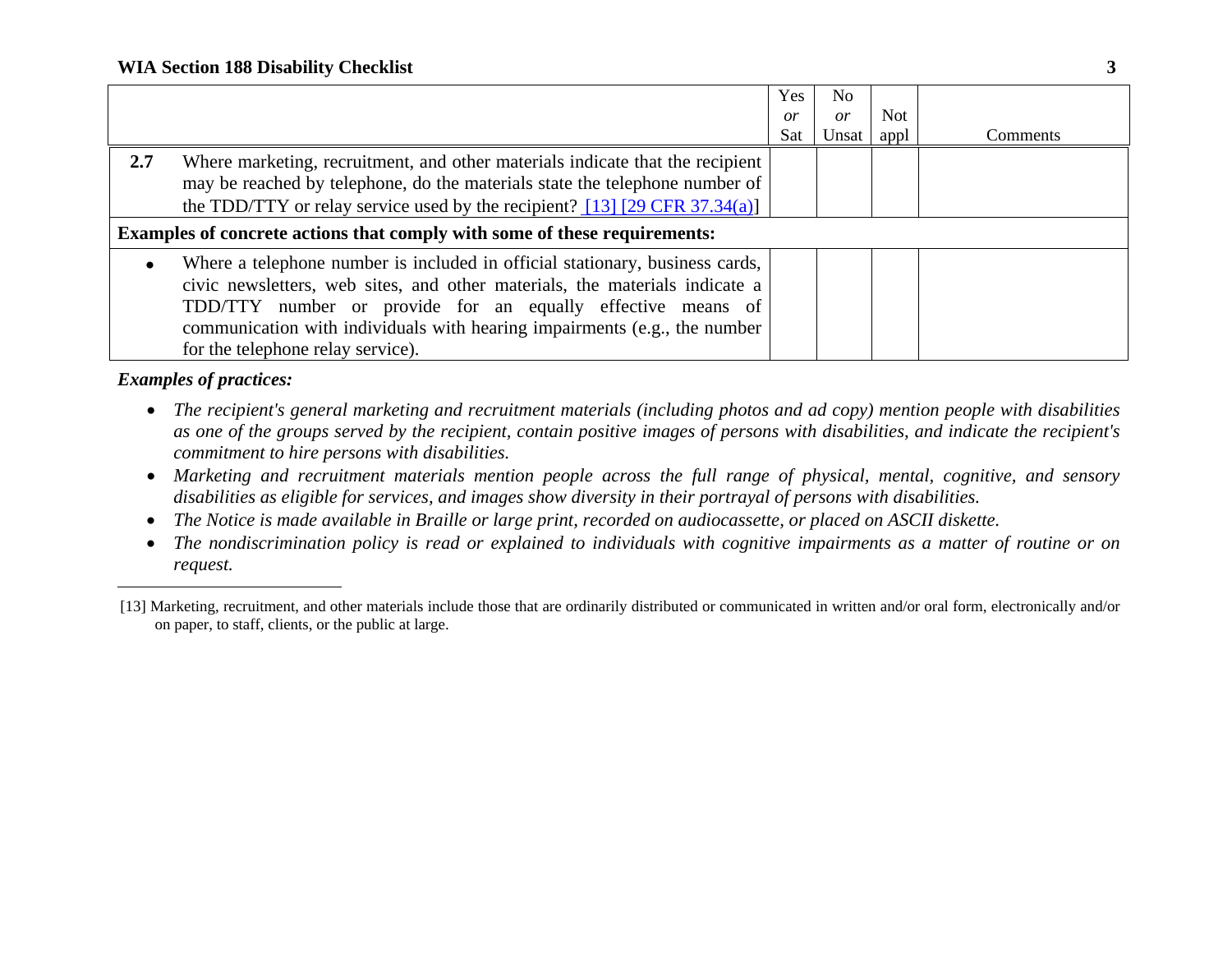|    |                                                                                                                                                                                                                                                                                                                                                                                                                                   | <b>Yes</b><br>or<br>Sat. | No<br>or<br>Unsat | <b>Not</b><br>appl | Comments |
|----|-----------------------------------------------------------------------------------------------------------------------------------------------------------------------------------------------------------------------------------------------------------------------------------------------------------------------------------------------------------------------------------------------------------------------------------|--------------------------|-------------------|--------------------|----------|
|    | <b>ELEMENT 3: ASSURANCES</b>                                                                                                                                                                                                                                                                                                                                                                                                      |                          |                   |                    |          |
| 3. | Does the assurance provided by each grant applicant and subrecipient (such<br>as each training provider) in applications for WIA Title I financial assistance<br>and the assurances incorporated into each grant, cooperative agreement,<br>contract, or other arrangement include the assurance not to discriminate on<br>the basis of disability under Section 188 of WIA and Section 504 of the<br>Rehabilitation Act of 1973? |                          |                   |                    |          |
|    | Does the grant applicant also assure that it will comply with 29 CFR Part 37<br>and 29 CFR Part 32? [29 CFR 37.20-.22; see also Section 188 Guidance,<br>65 FR at 51986] [14]                                                                                                                                                                                                                                                     |                          |                   |                    |          |

 $\bullet$  *In addition to the general assurances listed in the regulation, a specific assurance is included that specifies that the recipient, subrecipients, and others are able to provide programmatic and architectural accessibility for individuals with disabilities.* 

<sup>[14]</sup> Note that in addition to including an assurance pertaining to Section 188 (prohibiting discrimination on the basis of disability) and Section 504 of the Rehabilitation Act, a recipient must include an assurance pertaining to Section 188 (nondiscrimination on the basis of race, color, religion, sex, national origin, age, political affiliation or belief, and, for beneficiaries only, of citizenship on the basis of an individual's status as a citizen or national of the U.S., or as an individual lawfully authorized to work in the U.S., or of participation in a WIA Title I-financially assisted program or activity), Title VI of the Civil Rights Act of 1964, as amended, the Age Discrimination Act of 1975, as amended, and Title IX of the Education Amendments of 1972, as amended.  $[29 \text{CFR } 37.20(a)(1)]$  Note also that this assurance to comply with these nondiscrimination and equal opportunity laws is judicially enforceable  $[29 \text{CFR } ]$  $37.20(a)(1)$ ] and is incorporated into any arrangement where Federal financial assistance is made available under Title I of WIA, whether there is a physical agreement or not. [29 CFR 37.20(a)(2)].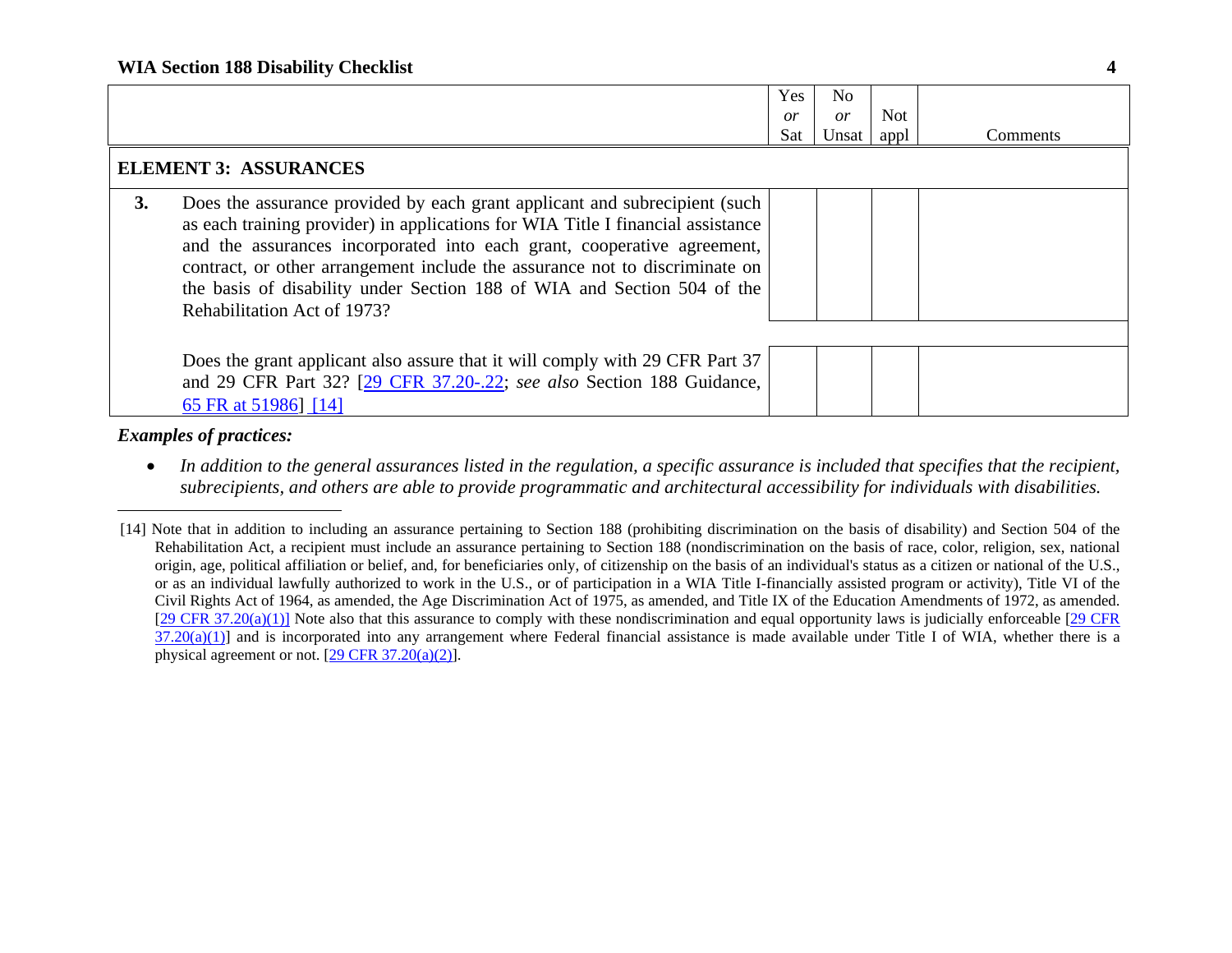|                                    |                                                                                                                                                                                                                                                                                     | <b>Yes</b><br>$\overline{or}$<br>Sat | No<br><i>or</i><br>Unsat | Not<br>appl | Comments |
|------------------------------------|-------------------------------------------------------------------------------------------------------------------------------------------------------------------------------------------------------------------------------------------------------------------------------------|--------------------------------------|--------------------------|-------------|----------|
| <b>ELEMENT 4: UNIVERSAL ACCESS</b> |                                                                                                                                                                                                                                                                                     |                                      |                          |             |          |
| 4.                                 | Is the recipient taking appropriate steps to ensure that it is providing<br>universal access to its WIA Title I-financially assisted programs and<br>activities?                                                                                                                    |                                      |                          |             |          |
|                                    | Do these steps involve reasonable efforts (including advertisement,<br>recruitment, outreach, and targeting) to include participation of persons with<br>disabilities in the recipient's programs and activities? [29 CFR 37.42; see<br>also Section 188 Guidance, 65 FR at 51987]. |                                      |                          |             |          |

- *State and Local Workforce Investment Boards consider the needs of the local population, including individuals with disabilities and other special needs populations, in the design and delivery of services that respond to those needs, such as appropriate intake procedures, screening devices and comprehensive assessments, the nature and mix of services and supports, performance outcome measures, and training program needs for personnel to accomplish the objectives of the program.*
- **•** The recipient affirmatively seeks to serve qualified individuals with disabilities across the full spectrum of physical, mental *and cognitive, and sensory disabilities.*
- *The recipient contracts/consults with specific community or advocacy organizations or agencies that provide services to persons with disabilities to educate them about the recipient's programs.*
- *Recipients review their records to determine whether individuals with disabilities participate in the recipient's programs and activities, in order to assess their compliance with the requirement that they provide universal access to WIA Title-Ifinancially assisted programs and activities.*
- *When a recipient undertakes outreach to individuals with disabilities (including organizations serving people with disabilities), it describes in the general information given to the organization the types of reasonable accommodations, reasonable modifications to its program, and programmatic, architectural and communication accessibility it provides*
- 0 *The recipient adopts a process to elicit input from and involve persons with disabilities and disability organizations in establishing policy governing the operation of its programs and activities.*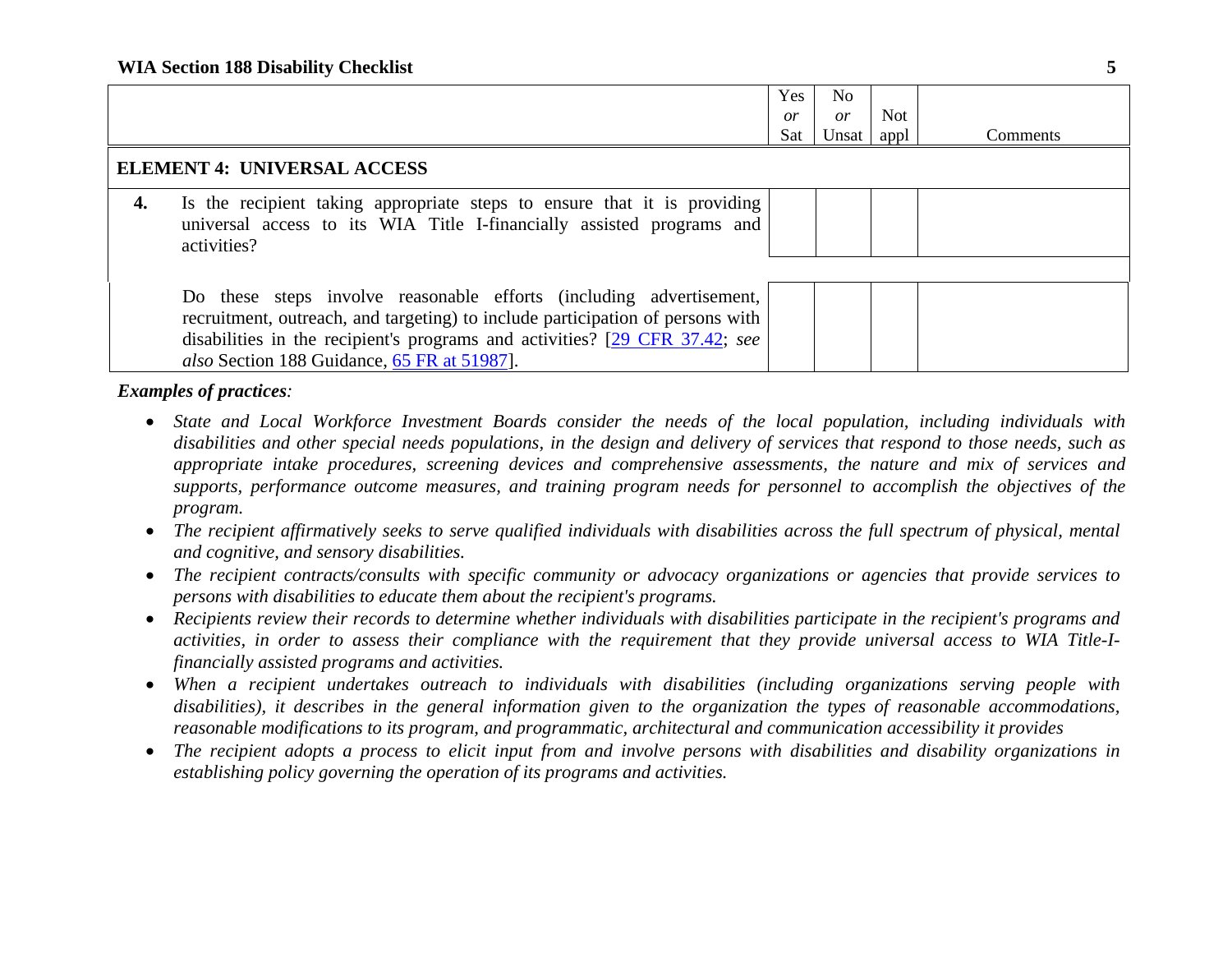#### **WIA Section 188 Disability Checklist 6**

- **•** The recipient has a copy of a written plan developed by the State and Local Workforce Investment Board describing how it *will address the employment needs of individuals with disabilities. The policies, practices, and procedures adopted by the recipient are consistent with and facilitate achieving the outcomes contained in the written plan.*
- *The recipient takes steps to improve operational collaboration (e.g., establish partnerships and linkages through memoranda of understanding or other mechanisms) with entities that have experience working with persons with disabilities in order to enhance the recipient's capacity to effectively serve persons with disabilities and to ensure equal opportunity and nondiscrimination in such areas as:* 
	- *Registration;*
	- *common data intake and sharing;*
	- *customer outreach;*
	- *service delivery and coordination;*
	- n *cost sharing; and,*
	- *performance measures and outcome data collection.*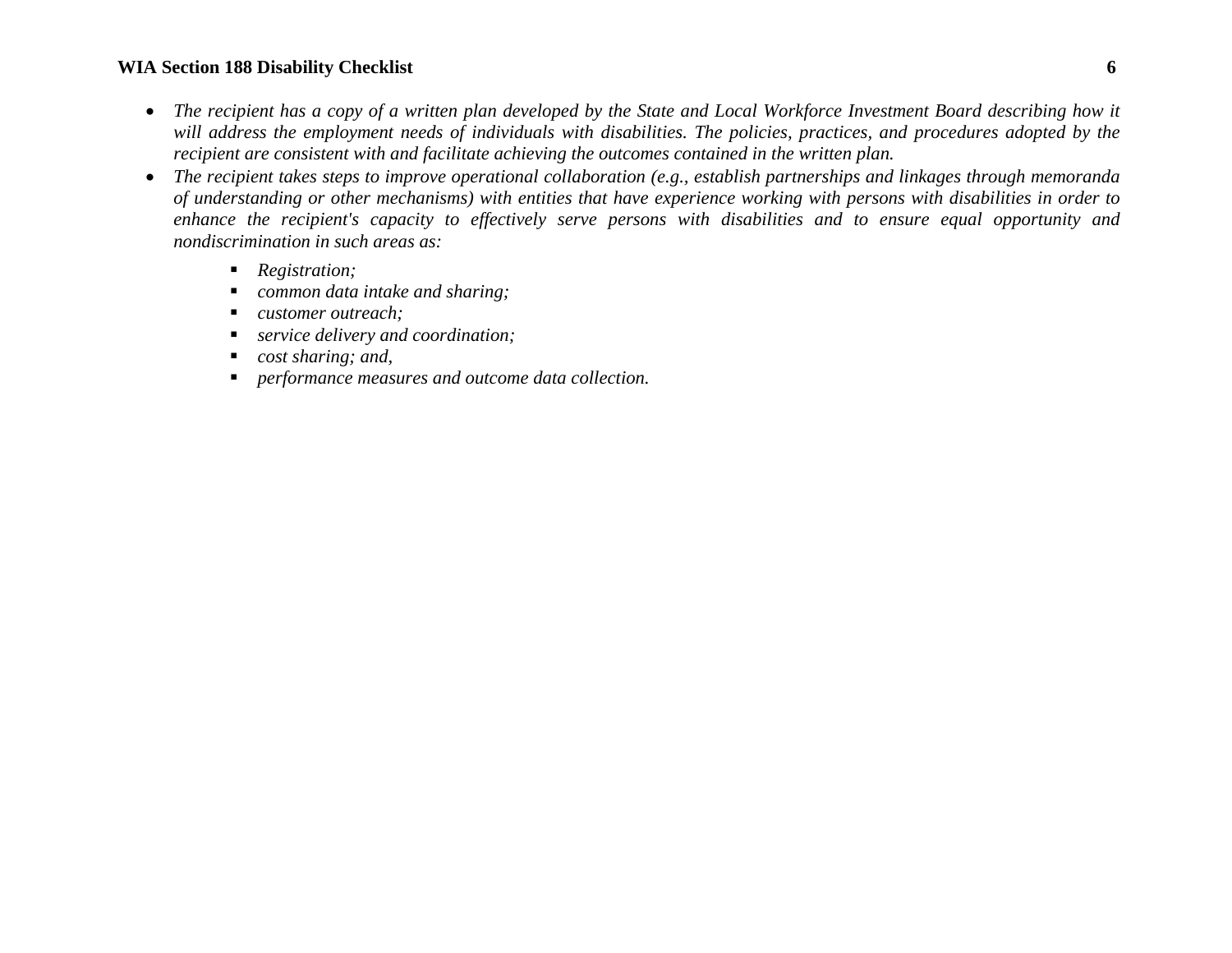| <b>WIA Section 188 Disability Checklist</b> |                                                                                                                                                                                                                                                                                                                                                                                                                                                                                                                                                                                              |     |       |            |          |
|---------------------------------------------|----------------------------------------------------------------------------------------------------------------------------------------------------------------------------------------------------------------------------------------------------------------------------------------------------------------------------------------------------------------------------------------------------------------------------------------------------------------------------------------------------------------------------------------------------------------------------------------------|-----|-------|------------|----------|
|                                             |                                                                                                                                                                                                                                                                                                                                                                                                                                                                                                                                                                                              | Yes | No    |            |          |
|                                             |                                                                                                                                                                                                                                                                                                                                                                                                                                                                                                                                                                                              | or  | or    | <b>Not</b> |          |
|                                             |                                                                                                                                                                                                                                                                                                                                                                                                                                                                                                                                                                                              | Sat | Unsat | appl       | Comments |
|                                             | ELEMENT 5: OBLIGATION NOT TO DISCRIMINATE ON THE BASIS OF DISABILITY                                                                                                                                                                                                                                                                                                                                                                                                                                                                                                                         |     |       |            |          |
| 5.1                                         | <b>General Prohibitions</b>                                                                                                                                                                                                                                                                                                                                                                                                                                                                                                                                                                  |     |       |            |          |
|                                             | Does the recipient prohibit discrimination in the registration for and the<br>provision of aid, benefits, services or training, including core, intensive,<br>training, and support services, on the basis of disability, including the types<br>of discrimination listed in 29 CFR 37.7? [15]<br>The types of discrimination listed in 29 CFR 37.7 are set out below.                                                                                                                                                                                                                       |     |       |            |          |
| 5.1.1                                       | In providing any aid, benefits, services, or training, a recipient must not deny<br>the opportunity to participate in or benefit from the aid, benefits, services, or<br>training; afford an opportunity that is not equally effective; provide different,<br>segregated or separate aid, benefits, services, or training unless such actions<br>are necessary to provide effective opportunity; deny the opportunity to<br>participate as a member of planning or advisory boards; or otherwise limit<br>enjoyment of any right, privilege, advantage, or opportunity enjoyed by<br>others. |     |       |            |          |
| 5.1.2                                       | The recipient must not aid or perpetuate discrimination by providing<br>significant assistance to a person or an entity that discriminates on the basis<br>of disability.                                                                                                                                                                                                                                                                                                                                                                                                                    |     |       |            |          |
| 5.1.3                                       | The recipient must not deny the opportunity to participate in WIA Title I-<br>financially assisted programs or activities despite the existence of<br>permissibly separate programs or activities.                                                                                                                                                                                                                                                                                                                                                                                           |     |       |            |          |
| 5.1.4                                       | The recipient must administer its programs and activities in the most<br>integrated setting appropriate [16]                                                                                                                                                                                                                                                                                                                                                                                                                                                                                 |     |       |            |          |

[15] *See also* 29 CFR 32.12(a) and 29 CFR 32.26.

[16] It should be noted that the provisions related to "most integrated setting" are restated and specifically addressed in Section 5.4 of the Checklist.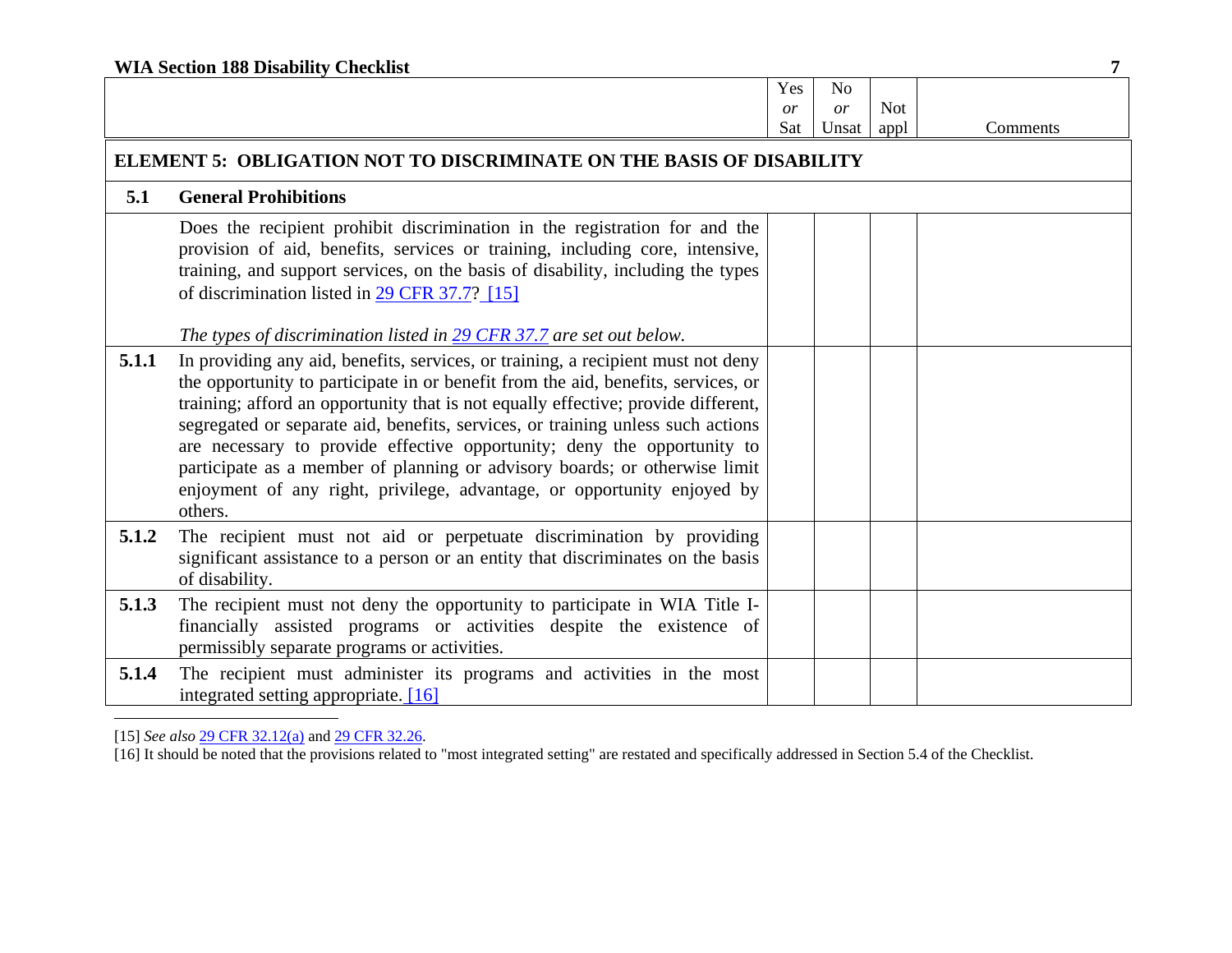## **WIA Section 188 Disability Checklist 8**

|        |                                                                                                                                                                   | Yes | N <sub>o</sub> |            |          |
|--------|-------------------------------------------------------------------------------------------------------------------------------------------------------------------|-----|----------------|------------|----------|
|        |                                                                                                                                                                   | or  | or             | <b>Not</b> |          |
|        |                                                                                                                                                                   | Sat | Unsat          | appl       | Comments |
| 5.1.5  | The recipient must not use standards, procedures, criteria or administrative<br>methods that have the purpose or effect of discrimination; defeating or           |     |                |            |          |
|        | substantially impairing the accomplishment of the objectives of the WIA<br>Title I-financially assisted programs or activities; or perpetuating                   |     |                |            |          |
|        | discrimination of another entity if both entities are subject to common<br>administrative control.                                                                |     |                |            |          |
| 5.1.6  | In determining the site or location of a facility, the recipient must not make<br>selections that have a discriminatory effect.                                   |     |                |            |          |
| 5.1.7  | The recipient, in the selection of contractors, may not use discriminatory<br>criteria.                                                                           |     |                |            |          |
| 5.1.8  | A recipient must not administer a licensing or certification program in a<br>discriminatory manner.                                                               |     |                |            |          |
| 5.1.9  | The recipient must not impose or apply eligibility criteria that screen out or<br>tend to screen out an individual with a disability or class of individuals with |     |                |            |          |
|        | disabilities unless such criteria can be shown to be necessary for the                                                                                            |     |                |            |          |
|        | provision of the aid, benefit, service, training, program or activity being<br>offered.                                                                           |     |                |            |          |
| 5.1.10 | The recipient must not place a surcharge on an individual with a disability to<br>cover the cost of measures such as provision of auxiliary aids.                 |     |                |            |          |
| 5.1.11 | The recipient must not discriminate against an individual or an entity because<br>of the known disability of an individual with whom the individual or entity is  |     |                |            |          |
|        | known to have a relationship or an association.                                                                                                                   |     |                |            |          |
| 5.1.12 | An individual with a disability is not required to accept an accommodation,                                                                                       |     |                |            |          |
|        | aid, benefit, service, training, or opportunity that such individual chooses not<br>to accept.                                                                    |     |                |            |          |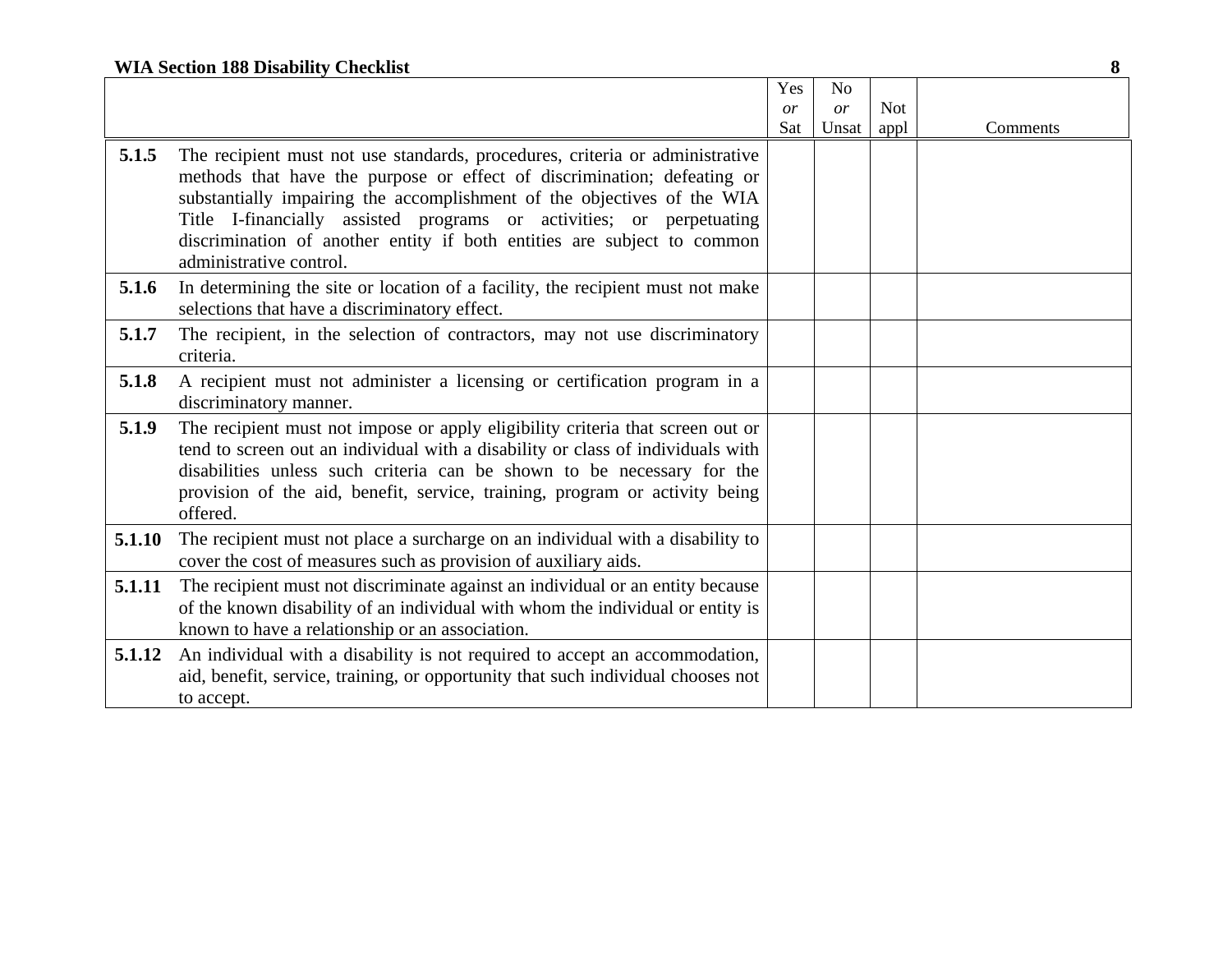|                                                                                                                                                                                                                   | Yes | N <sub>o</sub> |            |          |  |  |
|-------------------------------------------------------------------------------------------------------------------------------------------------------------------------------------------------------------------|-----|----------------|------------|----------|--|--|
|                                                                                                                                                                                                                   | or  | or             | <b>Not</b> |          |  |  |
|                                                                                                                                                                                                                   | Sat | Unsat          | appl       | Comments |  |  |
| <b>Examples of concrete actions that comply with some of these requirements:</b>                                                                                                                                  |     |                |            |          |  |  |
| The recipient rejects all job orders from any employer that specifies that it<br>will not accept applications from qualified persons with disabilities or from<br>qualified applicants with certain disabilities. |     |                |            |          |  |  |

- *The staff do not stereotype persons with disabilities when evaluating their skills, abilities, interests and needs, taking into consideration the availability of reasonable accommodations, reasonable modifications, and auxiliary aids and services.*
- *When considering a site for a comprehensive One-Stop Center, State and Local Workforce Investment Boards have coordinated with the broader community, including transportation agencies and existing public and private sector service providers, to ensure that the centers and services are accessible to their customers, including individuals with disabilities.*
- *Qualified individuals with disabilities are referred to employers and placed in the same range of positions as any other qualified customers.*
- *The recipient provides training to all of its line and supervisory staff to ensure compliance with the nondiscrimination/equal opportunity requirements, including the full range of issues raised in this Checklist.*
- *The recipient selects and administers tests and other processes that measure the ability of the individual to successfully participate in the program and not the person's physical, mental/cognitive, or sensory impairment. The policy includes the provisions of reasonable accommodations and reasonable modifications to the test or other protocols.*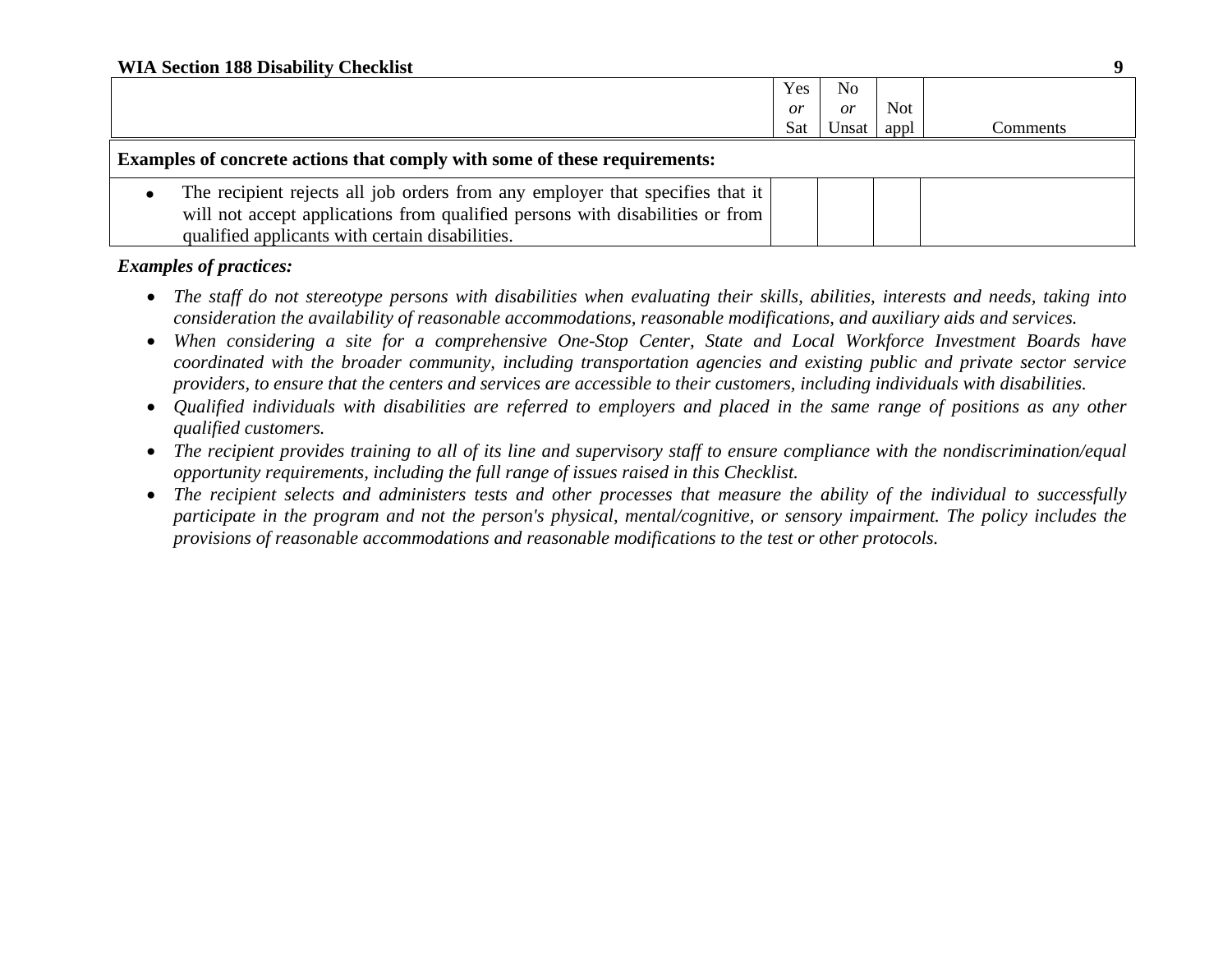|     |                                                                                                                                                              | <b>Yes</b>      | No    |      |          |
|-----|--------------------------------------------------------------------------------------------------------------------------------------------------------------|-----------------|-------|------|----------|
|     |                                                                                                                                                              | $\overline{or}$ | or    | Not. |          |
|     |                                                                                                                                                              | Sat             | Unsat | appl | Comments |
| 5.2 | <b>Provide Reasonable Accommodation for Individuals with Disabilities</b> [17]                                                                               |                 |       |      |          |
|     | Does the recipient provide reasonable accommodations regarding registration<br>for and the provision of aid, benefits, services or training, including core, |                 |       |      |          |
|     | intensive, training, and support services to qualified individuals with                                                                                      |                 |       |      |          |
|     | disabilities? [29 CFR 37.8; see also 29 CFR 32.13]                                                                                                           |                 |       |      |          |

## *Examples of practices:* [19]

- *The recipient has a written policy explaining that a recipient must make reasonable accommodation to the known physical or mental impairments of an otherwise qualified individual with a disability who is an applicant, registrant, eligible applicant/registrant, or participant.*
- 0 *The policy explains that a recipient is not required to provide a reasonable accommodation if it would cause undue hardship.*
- $\bullet$  *The policy describes the appropriate process for determining whether an accommodation would cause an undue hardship and the consequences of such a determination.*
- *The policy includes processes for handling requests for reasonable accommodations: e.g., the procedure provides for designation of a specific supervisory staff member to coordinate reasonable accommodation, including determining whether an accommodation is or is not reasonable.*
- *The policy explains the circumstances under which reasonable accommodation must be provided: e.g., application, core, intensive, training, and support services.*
- $\bullet$ *The policy provides for maintenance of records of the types of accommodations provided.*
- $\bullet$ *The policy includes examples of reasonable accommodations.* [20]

**Note:** Footnote 18 is on page 20.

<sup>[17]</sup> A discussion of the applicability of the reasonable accommodation provision pertaining to employment practices is set out in Section 5.8 of the Checklist. [19] A discussion of the applicability of the reasonable accommodation provision pertaining to employment practices is set out in Section 5.8 of the Checklist. [20] *See* 29 CFR Part 32, Appendix A for examples of reasonable accommodations.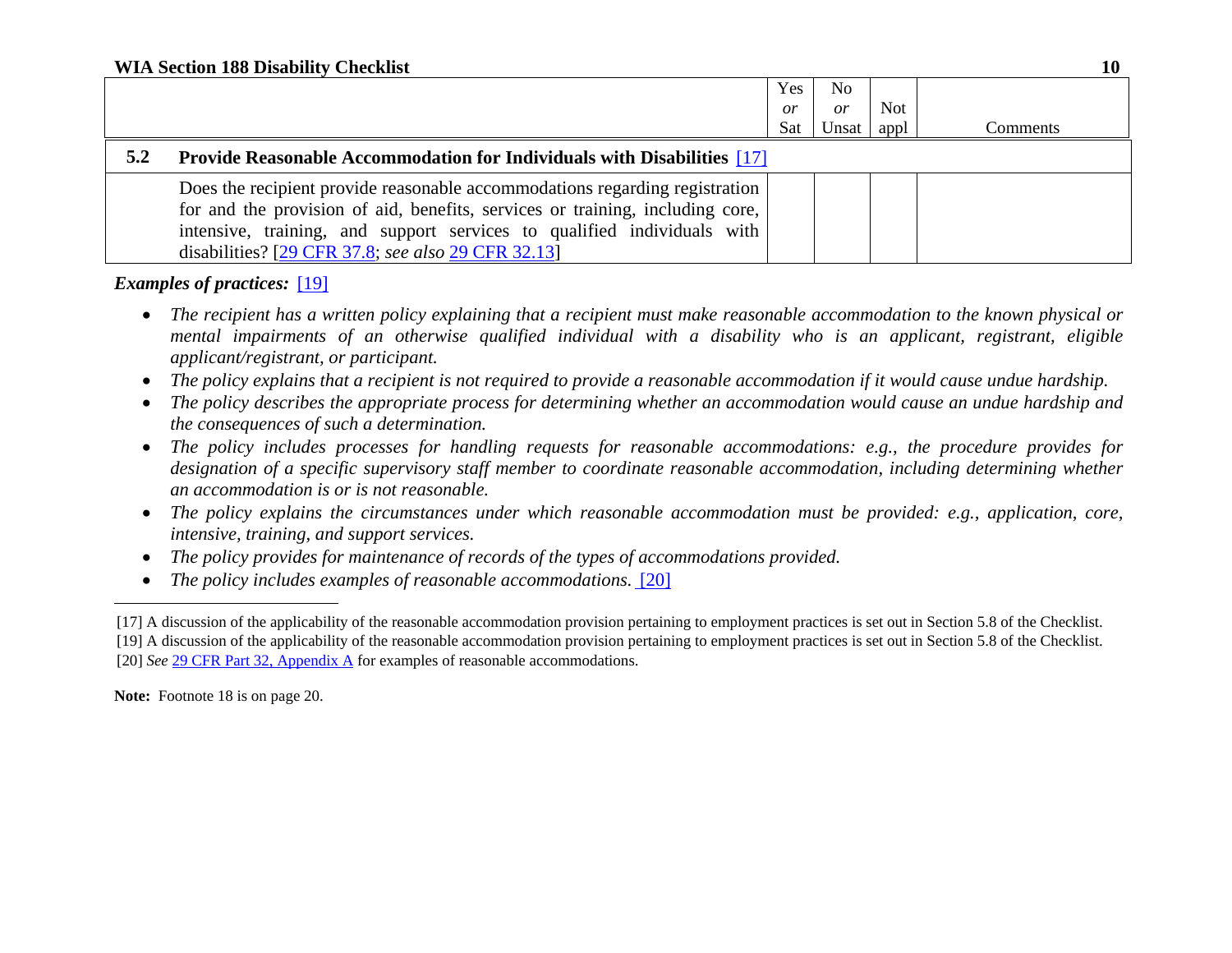|     |                                                                                                                                                                                                                                                          | Yes       | No        |      |          |  |
|-----|----------------------------------------------------------------------------------------------------------------------------------------------------------------------------------------------------------------------------------------------------------|-----------|-----------|------|----------|--|
|     |                                                                                                                                                                                                                                                          | <i>or</i> | <i>or</i> | Not  |          |  |
|     |                                                                                                                                                                                                                                                          | Sat       | Unsat     | appl | Comments |  |
| 5.3 | <b>Provide Reasonable Modifications to Policies, Practices, and Procedures</b> [21]                                                                                                                                                                      |           |           |      |          |  |
|     | Does the recipient provide reasonable modifications regarding its policies,<br>practices, and procedures for the registration for and provision of core,<br>intensive, training, and support services to individuals with disabilities?<br>[29 CFR 37.8] |           |           |      |          |  |

## *In General*

- *The recipient has a written policy that explains that the recipient must make reasonable modifications to its policies, practices, and procedures to avoid discrimination unless it can demonstrate that making modifications would fundamentally alter the nature of the service, program or activity.*
- $\bullet$  *The policy describes the appropriate process for handling requests and determining whether a modification would alter the nature of the program and the consequences of such a determination.*
- *The policy addresses the following aspects of the recipient's program:* 
	- *registration and orientation;*
	- *initial screening, assessment, and testing;*
	- *service delivery; and,*
	- *continuous improvement.*

## *Registration and Orientation*

- *The recipient's staff asks all registrants (including individuals with disabilities) whether they need assistance during the application/registration process.*
- *The recipient's staff offers assistance in filling out forms and application materials during intake to all persons, including persons with disabilities.*
- *Intake workers inform individuals that if they have a disability they can disclose their disability and seek reasonable accommodation, reasonable modification, and auxiliary aids and services. In addition, it is made clear that disclosure is voluntary and information regarding disability will be kept confidential and maintained in a separate file.*

<sup>[21]</sup> Note that several examples of practices included under the "reasonable modification" Element are in fact examples of reasonable accommodations. These examples of reasonable accommodations are included under this Element to simplify the presentation, by including in one place examples of both modifications and accommodations pertaining to service delivery.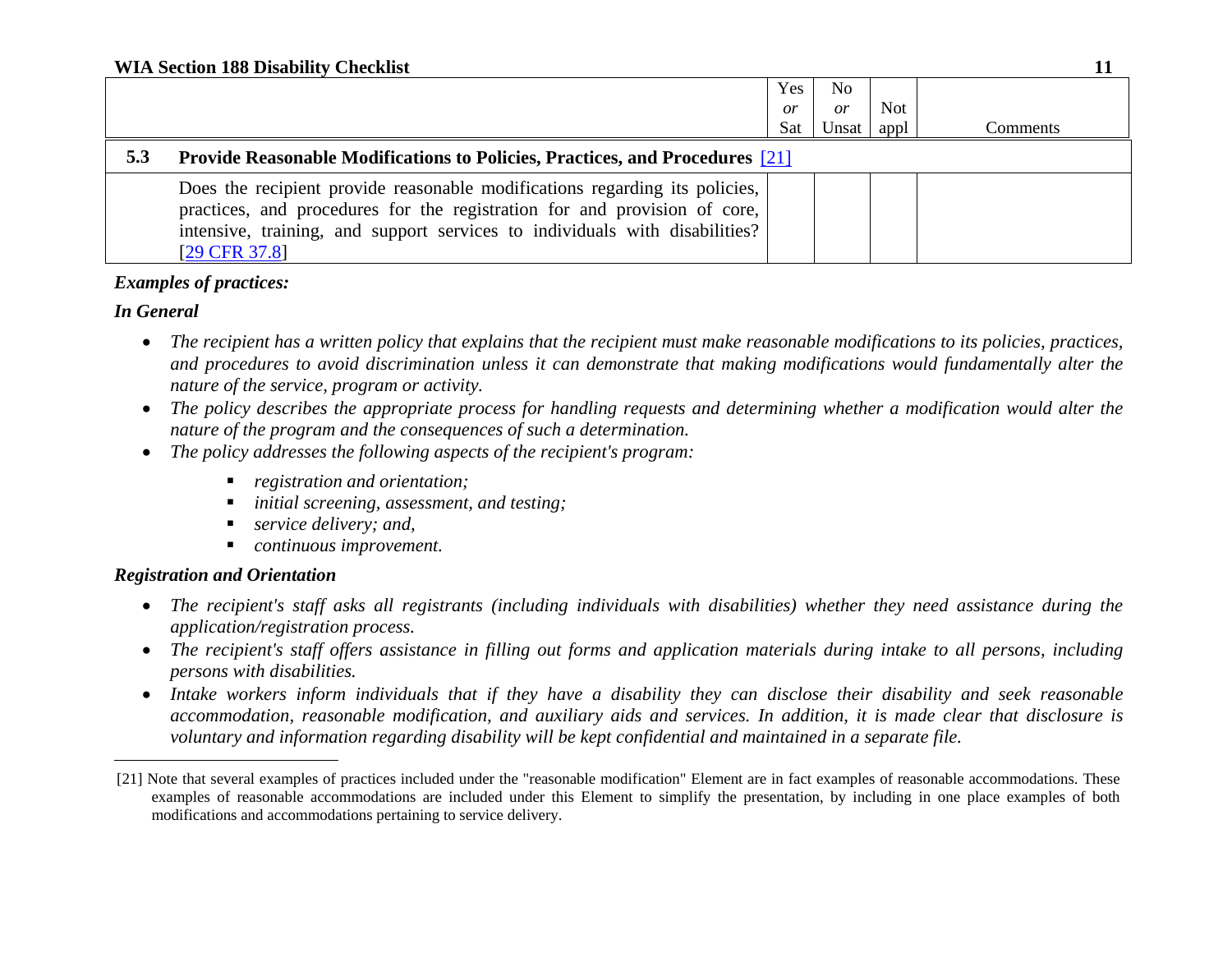#### **WIA Section 188 Disability Checklist 12**

| $\mathbf{v}$<br>$\mathbf{v}$ $\alpha$<br><b>I PC</b> | $\sim$ $\sim$<br>N <sub>O</sub> |            |          |
|------------------------------------------------------|---------------------------------|------------|----------|
| or                                                   | or                              | <b>Not</b> |          |
| $\sim$<br>Sat                                        | ∪nsat                           | appl       | :omments |

#### *Registration and Orientation (continued)*

- *Staff working with persons with disabilities obtain permission from the individual before discussing information about his or her disability with other staff and other agencies.*
- *All discussions between staff and customers are conducted in a manner that ensures the preservation of confidentiality.*

### *Initial Screening and Assessment*

 *Initial intake procedures used by the recipient direct staff to notify registrants if there is an initial indication that an individual has a disability that may impact his or her ability to benefit from services provided to nondisabled persons. The procedures instruct the intake worker to provide the individual with an opportunity for a more comprehensive assessment conducted by qualified personnel to make such a determination.*

## *Service Delivery*

- *To the extent a recipient provides services (e.g., education and training opportunities, labor market information, job listing and job search assistance, resume and cover letter preparation) on a self-service basis, the recipient's staff provides appropriate assistance to individuals with disabilities so that they can effectively benefit from such services (including assistance in using computers and other forms of technology).*
- *Core services include providing or making arrangements (including referral to other entities) for the provision of benefits counseling for persons with disabilities, particularly those individuals currently receiving/eligible for SSI or SSDI benefits and Medicaid or Medicare.*
- *To the extent the recipient provides or makes available through contract or other arrangement intensive and training services with eligible training providers:* 
	- *The recipient collaborates with other agencies that have knowledge of promising practices for addressing the unique needs of persons with disabilities (e.g., physical, mental/cognitive, and sensory impairments).*
	- *There are an adequate supply of qualified providers (including specialized service providers) that have the requisite knowledge, expertise, and experience to address the needs of individuals with disabilities.*
	- *The procedures for reimbursing providers take into consideration the additional costs of providing reasonable accommodations and auxiliary aids and services to individuals with disabilities.*
- *Reasonable modifications are made to eligibility criteria for intensive and training services in order to ensure that individuals with disabilities have an opportunity to benefit from such services that is as effective as that provided to nondisabled customers.*
- $\bullet$  Manuals, guidelines, or other materials used by the recipient's staff (and used to train recipient's staff) include examples of reasonable modifications to ensure that individuals with disabilities are provided effective opportunity to benefit from core, intensive, and training services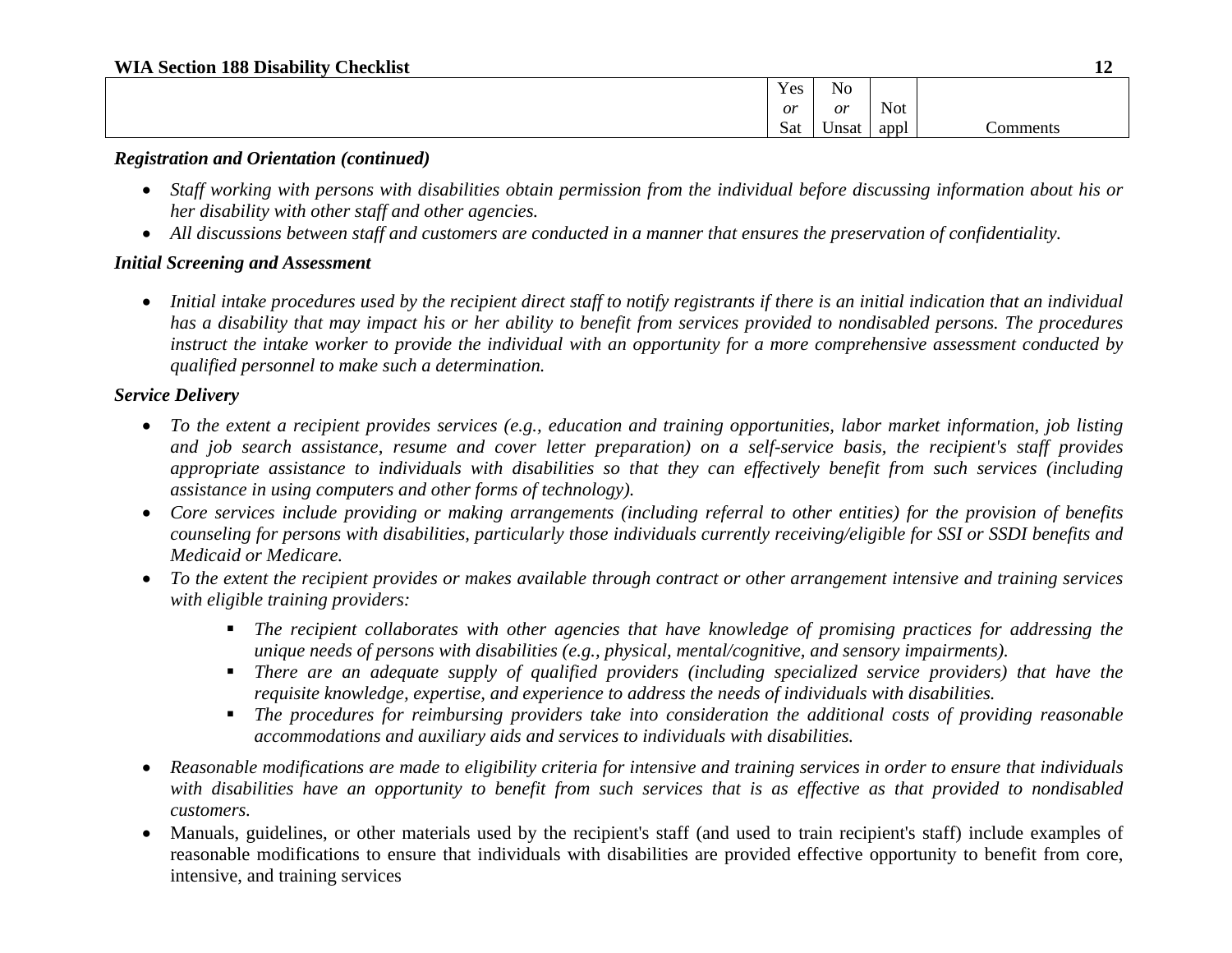| Yes       | $\mathbf{v}$<br>N <sub>0</sub> |      |          |
|-----------|--------------------------------|------|----------|
| <i>or</i> | or                             | Not  |          |
| Sat       | Unsat                          | appl | `omments |

### *Service Delivery (continued)*

 *Factors such as the place, time, and lighting are altered for persons with disabilities to enable them to read and comprehend materials. For example, access to a quiet environment is made available for individuals with disabilities that require such a quiet environment in order to read and comprehend materials.*

### *Continuous Improvement*

- $\bullet$ *The recipient has in place a process for continuously reviewing the progress of individuals with disabilities, as a class.*
- 0 *The recipient uses data and information submitted to the State to prepare annual performance reports of persons served and outcomes, as well as demographic data required by Element 6, to continuously improve the effectiveness of its program of services and supports for persons with disabilities.*
- *To the extent customer satisfaction surveys are used by the recipient, the recipient considers disaggregating the data to determine the satisfaction of customers with disabilities who voluntarily disclose their disability.*
- *To the extent customer satisfaction surveys are conducted by phone, the interviewers address the needs of customers who are deaf or who have trouble speaking.*
- *To the extent the recipient collects data on the number of persons using each tier of service available through the One-Stop system, it considers disaggregating the data to determine whether individuals with disabilities participate in each tier of the recipient's programs and activities, thereby assessing its compliance with the requirement that it provide universal access to WIA Title I-financially assisted programs and activities.*
- *The recipient has in place a process for continuously reviewing the progress of particular customers with disabilities to ascertain whether the individual's disability or lack of appropriate accommodations and auxiliary aids and services is affecting his/her progress.*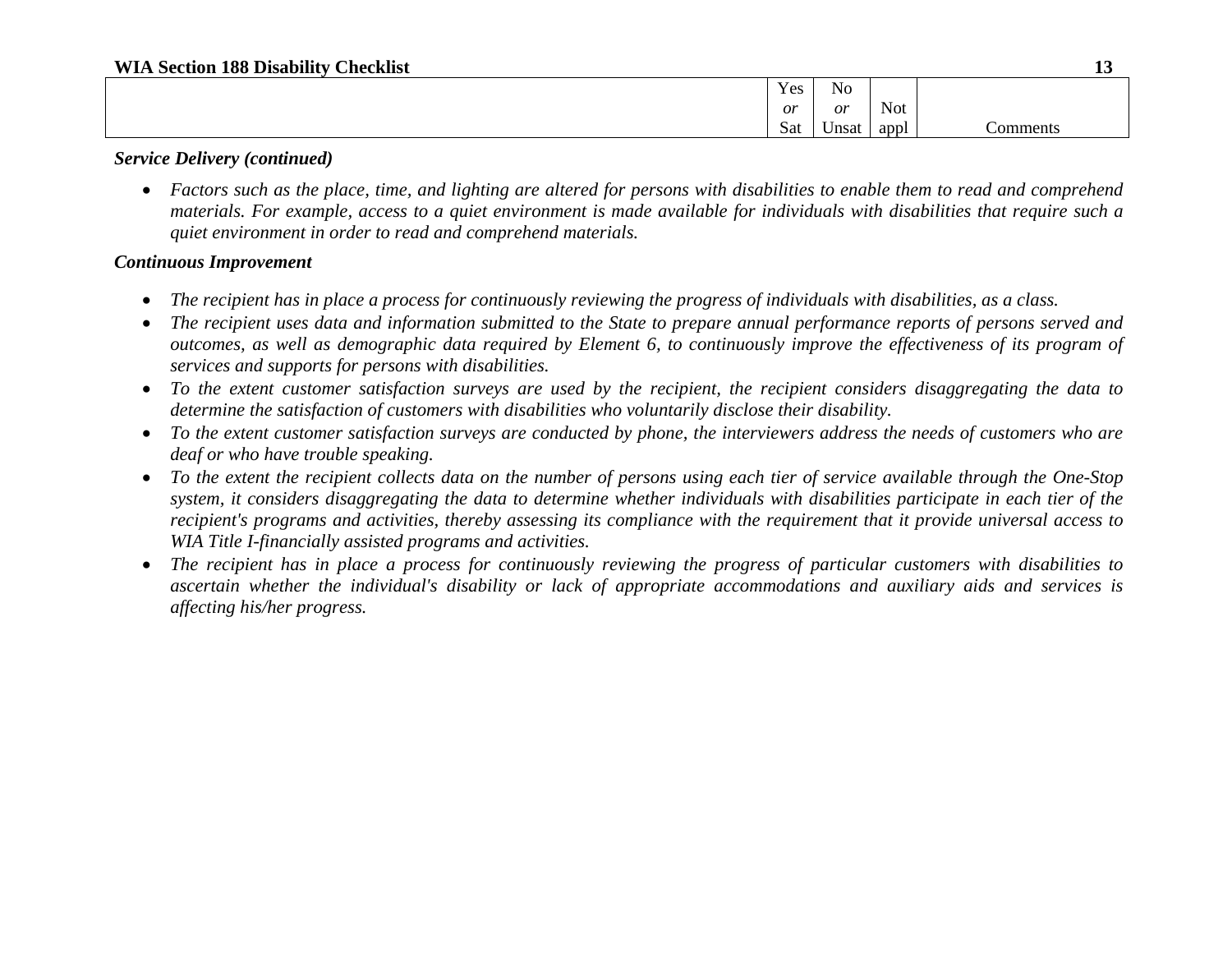|       | <b>WIA Section 188 Disability Checklist</b>                                                                                                                                                                                                                                                                                                                                                           |            |                 |            |          |  |
|-------|-------------------------------------------------------------------------------------------------------------------------------------------------------------------------------------------------------------------------------------------------------------------------------------------------------------------------------------------------------------------------------------------------------|------------|-----------------|------------|----------|--|
|       |                                                                                                                                                                                                                                                                                                                                                                                                       | Yes        | No              |            |          |  |
|       |                                                                                                                                                                                                                                                                                                                                                                                                       | or         | $\overline{or}$ | <b>Not</b> |          |  |
|       |                                                                                                                                                                                                                                                                                                                                                                                                       | <b>Sat</b> | Unsat           | appl       | Comments |  |
| 5.4   | <b>Administer Programs and Activities in the Most Integrated Setting Appropriate</b>                                                                                                                                                                                                                                                                                                                  |            |                 |            |          |  |
| 5.4.1 | Does the recipient administer its programs and activities in the most<br>integrated setting appropriate to the needs of qualified individuals with<br>disabilities? $[29 \text{ CFR } 37.7(d)]$                                                                                                                                                                                                       |            |                 |            |          |  |
| 5.4.2 | Does the recipient not provide different, segregated, or separate aid, benefits,<br>services, or training to individuals with disabilities or any class of individuals<br>with disabilities unless such action is necessary to provide qualified<br>individuals with disabilities with aid, benefits, services, or training that are as<br>effective as those provided to others? [29 CFR 37.7(a)(4)] |            |                 |            |          |  |
| 5.4.3 | Does the recipient permit a qualified individual with a disability the<br>opportunity to participate in WIA Title I-financially assisted programs and<br>activities despite the existence of permissibly separate or different programs<br>or activities? $[29 \text{ CFR } 37.7(c)]$                                                                                                                 |            |                 |            |          |  |

- *The recipient offers individuals with disabilities the same opportunities to participate in programs, projects, and activities offered to nondisabled persons and such individuals are served through the same channels as individuals without disabilities, receiving reasonable accommodation, modifications, and auxiliary aids and services, as appropriate.*
- *The recipient does not rely solely on agencies providing vocational rehabilitation to provide services to all persons with disabilities.*
- *If persons with disabilities receive separate or different services from nondisabled customers, staff can demonstrate why separate or different services are necessary to ensure that the qualified individual with a disability receives an aid, benefit, service or training that is as effective as that provided for others.*
- $\bullet$  *Staff communicate to persons with disabilities that they are not required to take advantage of all of the separate or different services that they may be eligible for.*
- The recipient makes every effort to provide job assistance that leads to employment for persons with disabilities in competitive, *integrated work environments. If a particular individual with a disability is not placed in such an environment, the recipient explains why such a placement is not appropriate in that instance. The recipient does not automatically place persons with disabilities in sheltered workshops (extended employment).*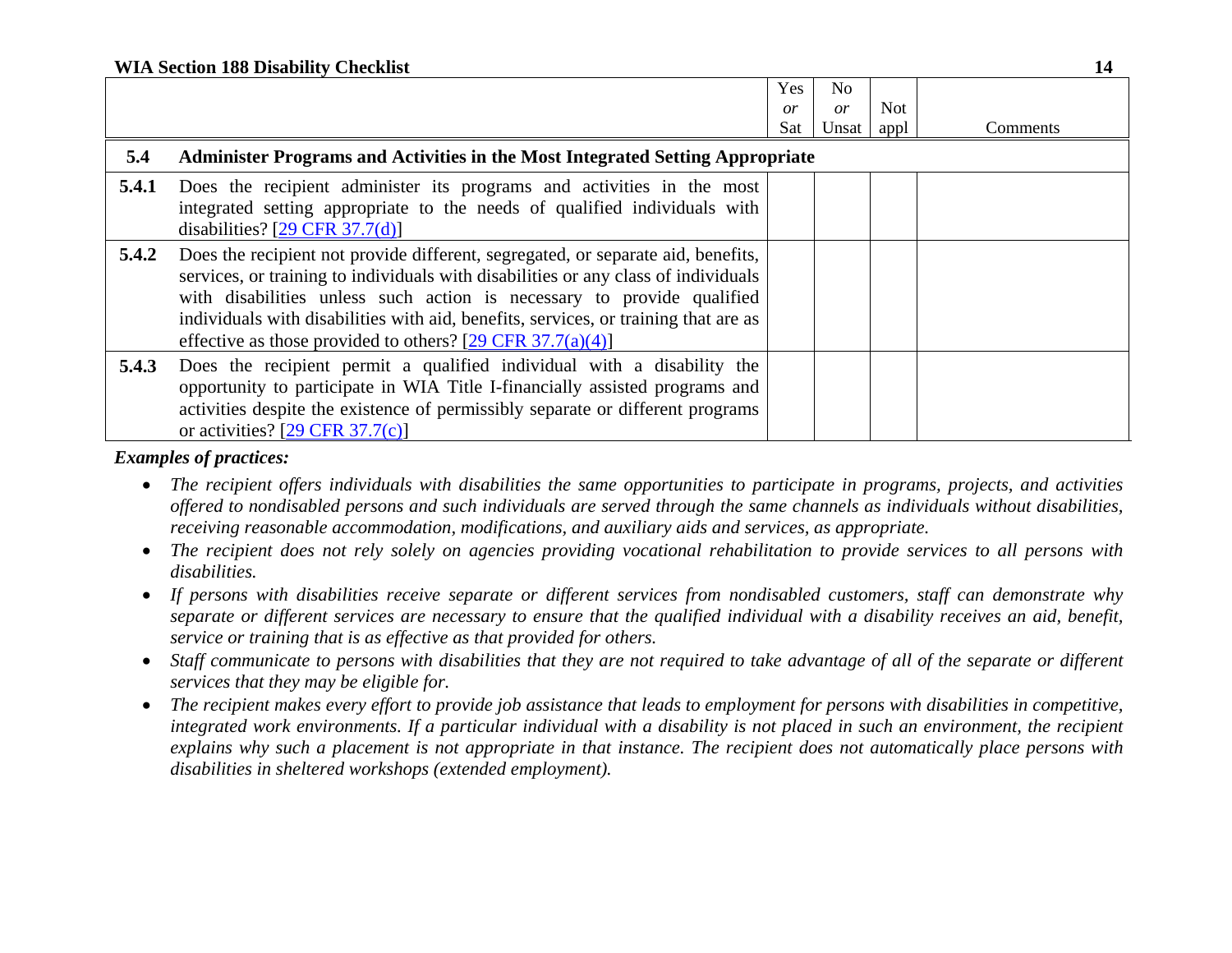| 5.5   | <b>Communicate with Individuals with Disabilities as Effectively as with Others</b>                                                                                                                                                                                                                                                                                                    |
|-------|----------------------------------------------------------------------------------------------------------------------------------------------------------------------------------------------------------------------------------------------------------------------------------------------------------------------------------------------------------------------------------------|
| 5.5.1 | Are steps being taken to ensure that communications with individuals with<br>disabilities are as effective as communications with others? [29 CFR 37.9]<br>and 29(b). See also Section 188 Guidance, 65 FR at 51986]                                                                                                                                                                   |
| 5.5.2 | Does the recipient furnish appropriate auxiliary aids and services where<br>necessary to afford individuals with disabilities an equal opportunity to<br>participate in, and enjoy the benefits of, the WIA Title I-financially assisted<br>program or activity?                                                                                                                       |
|       | Does the recipient give primary consideration to the requests of the<br>individual with a disability when determining what type of auxiliary aid or<br>service is appropriate? $[29 \text{ CFR } 37.9(b)]$                                                                                                                                                                             |
| 5.5.3 | Where a recipient communicates by telephone with beneficiaries and others,<br>does the recipient use telecommunication devices for individuals with<br>hearing impairments (TDDs/TTYs) or equally effective communication<br>systems, such as telephone relay services? $[29 \text{ CFR } 37.9(c)]$                                                                                    |
| 5.5.4 | Does the recipient ensure that interested individuals, including individuals<br>with visual and hearing impairments, can obtain information as to the<br>existence or location of accessible services, activities, and facilities,<br>including the provision of appropriate signage at the primary entrances to its<br>inaccessible facilities? $[29 \text{ CFR } 37.9(d)$ and $(e)]$ |

- The recipient's staff informs customers of its obligation to ensure effective communication and its obligation to provide *appropriate auxiliary aids and services.*
- $\bullet$  *The recipient has a list, in an accessible format, of all currently available assistive technology devices and services. For example, a recipient might include in its list that VCRs and TV monitors have closed caption capability; that Ovac is available; that ZoomText has been installed in computers available in resource areas; and that Pocket Talkers are provided for hard of hearing customers.*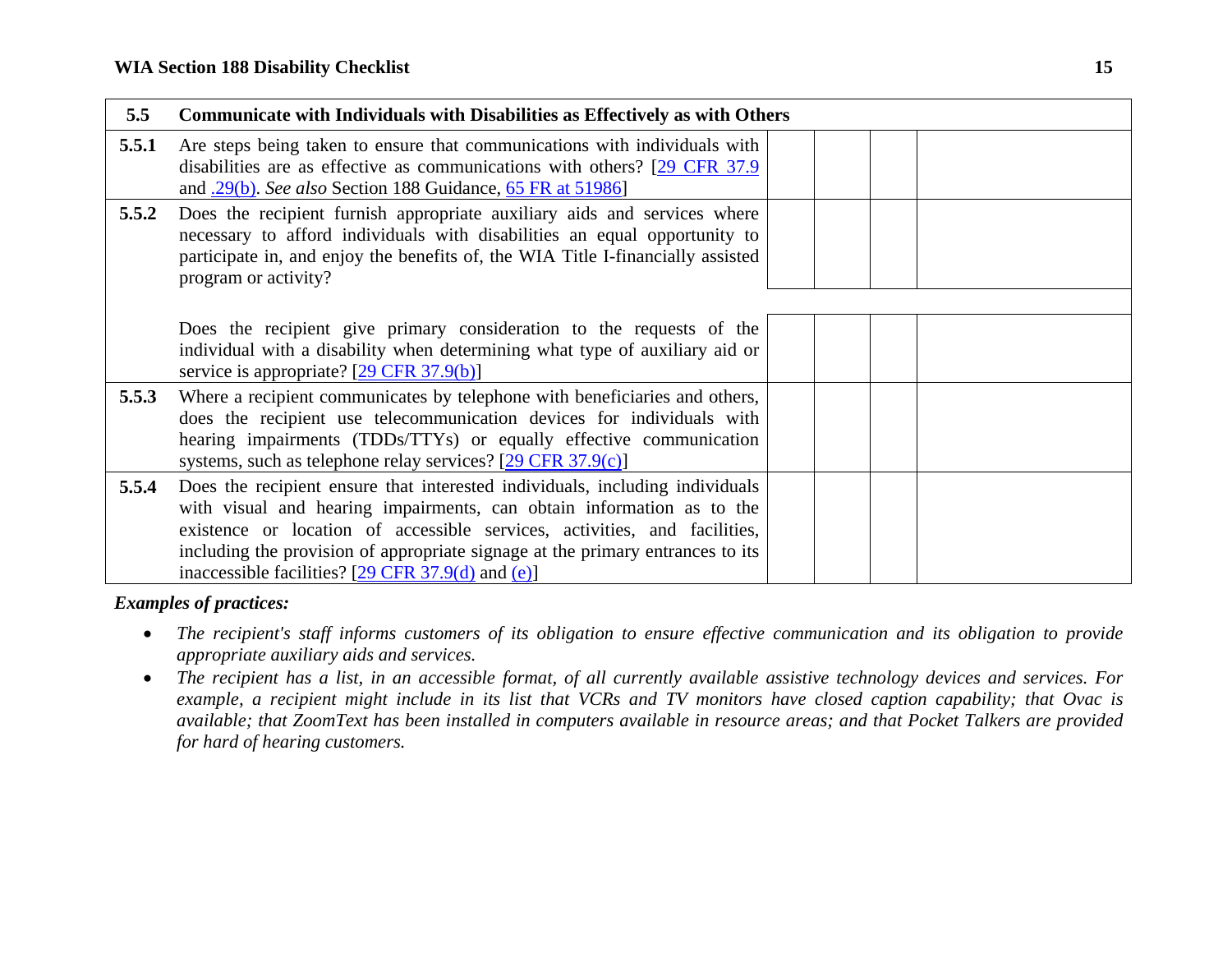#### **WIA Section 188 Disability Checklist 16**

- *For customers who are deaf and hard of hearing, the recipient adopts the following strategies to ensure effective communication:* 
	- $\blacksquare$ *The staff members secure a qualified sign language interpreter, where necessary, on a timely basis.*
	- *All appropriate employees know how to use a TDD/TTY and the telephone relay service to make and receive calls. TDDs/TTYs are maintained in good working order. Test calls are made on a periodic basis to ensure that TDD/TTY calls are answered to the same extent as voice calls.*
	- *If the recipient has courtesy telephones that the public may use for outgoing calls, it considers making available a portable TDD/TTY for public use (as currently required by the Americans with Disabilities Act Accessibility Guidelines, which are applicable to entities subject to Title III of the Americans with Disabilities Act (public accommodations and commercial facilities) and some entities subject to Title II of the ADA (the Department of Justice currently permits state and local governments subject to Title II of the ADA to follow either UFAS or ADAAG standards)). If the recipient does make a portable TDD/TTY available, it posts a notice at the location of each courtesy telephone advising the public on how the portable TDD/TTY may be obtained, and instructs staff on the location of the portable TDD/TTY and its use.*
- e *For customers who are blind and visually-impaired, the recipient adopts the following strategies to ensure effective communication:* 
	- *Staff members have materials transcribed into Braille or large print, recorded on audiocassette, or placed on ASCII diskette, on a timely basis.*
	- *If the recipient has a video library for public use, the videos purchased are available with audio descriptions.*
- 0 *For customers with cognitive disabilities (e.g., persons with brain injury, mental retardation, and learning disabilities), the recipient adopts the following strategies to ensure effective communication:* 
	- Staff members offer assistance with and/or extra time for the completion of forms and written instructions.
	- *Staff members repeat instructions, provide information in a slower voice, and use simple sentences and words and use graphics, e.g., symbols, pictures.*
	- Staff members provide a quiet environment for people to read materials if the public area has distractions.
- *For customers with mobility impairments, the recipient adopts the following strategies to ensure effective communication:* 
	- *Staff members put themselves at the wheelchair user's eye level (if possible sit next to the customer when having a conversation).*
	- *Staff members provide a clipboard as a writing surface if counters or reception desks are too high, and come around to the customer side of the desk/counter during interaction.*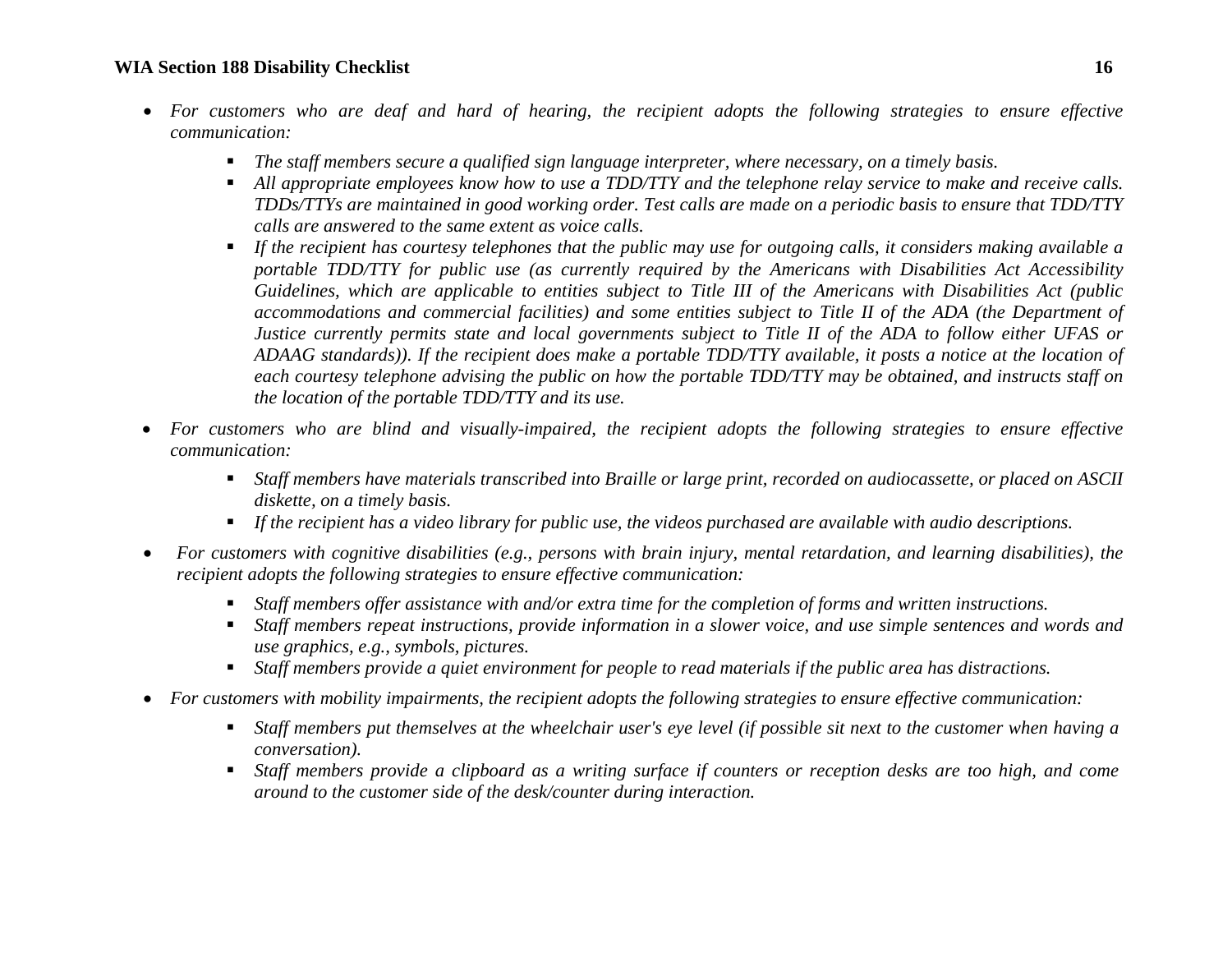## **WIA Section 188 Disability Checklist 17**

- *For customers with speech impairments, the recipient adopts the following strategies to ensure effective communication:* 
	- *If a staff member does not understand something, he or she does not pretend to understand. The staff member asks the customer to repeat what he or she said and then repeats it back.*
	- *Staff members ask questions that require only short answers, or a nod of the head.*
	- If a staff member has difficulty understanding the customer, he or she considers having the customer write or sit at *a computer screen as an alternative, but first asks whether this is acceptable.*
	- *If no solution to the communication problem can be worked out, the staff member asks if there is someone who could interpret on the customer's behalf.*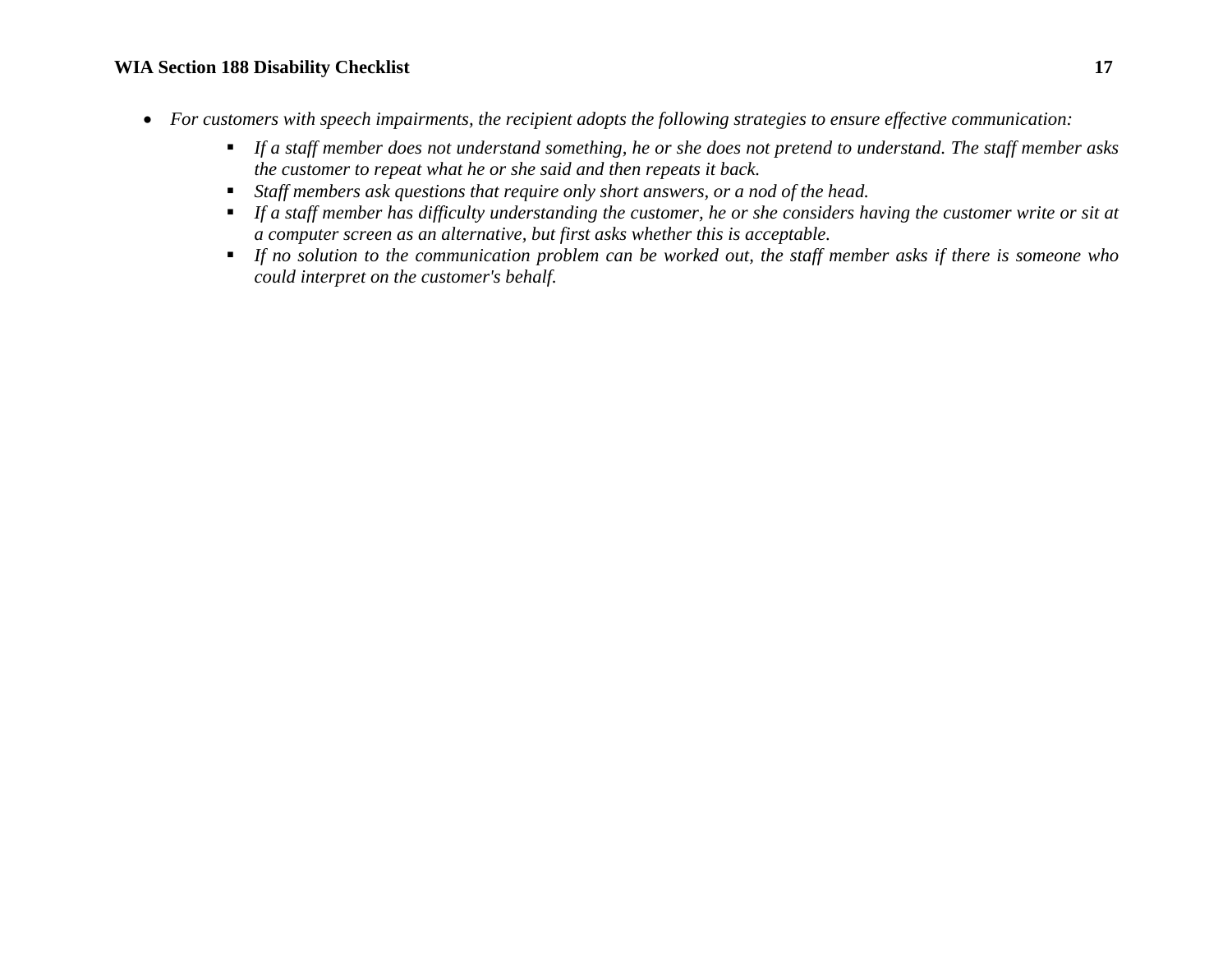| <b>WIA Section 188 Disability Checklist</b> |  |
|---------------------------------------------|--|
|---------------------------------------------|--|

|       |                                                                                                                                                                                                                                                                                                                                                                                                                                                                                                                                                                                                                                                                                       | Yes | N <sub>o</sub> |            |          |
|-------|---------------------------------------------------------------------------------------------------------------------------------------------------------------------------------------------------------------------------------------------------------------------------------------------------------------------------------------------------------------------------------------------------------------------------------------------------------------------------------------------------------------------------------------------------------------------------------------------------------------------------------------------------------------------------------------|-----|----------------|------------|----------|
|       |                                                                                                                                                                                                                                                                                                                                                                                                                                                                                                                                                                                                                                                                                       | or  | or             | <b>Not</b> |          |
|       |                                                                                                                                                                                                                                                                                                                                                                                                                                                                                                                                                                                                                                                                                       | Sat | Unsat          | appl       | Comments |
| 5.6   | <b>Provide Programmatic Accessibility for Individuals with Disabilities</b>                                                                                                                                                                                                                                                                                                                                                                                                                                                                                                                                                                                                           |     |                |            |          |
| 5.6.1 | Is the recipient operating each program or activity so that the program or<br>activity, when viewed in its entirety, is readily accessible to qualified<br>individuals with disabilities? [29 CFR 32.27(a) and 29 CFR 37.3(b). See<br>Footnote 8                                                                                                                                                                                                                                                                                                                                                                                                                                      |     |                |            |          |
| 5.6.2 | Does the recipient comply with its obligation to operate its program or<br>activity so that, when viewed in its entirety, it is readily accessible to<br>qualified individuals with disabilities, through such means as redesign of<br>equipment, reassignment of classes or other services to accessible buildings,<br>assignment of aides to beneficiaries, home visits, delivery of services at<br>alternative accessible sites, alteration of existing facilities and construction of<br>new facilities in conformance with standards for new construction, or any<br>other method that results in making its program or activity accessible to<br>individuals with disabilities? |     |                |            |          |
|       | In choosing among available methods, does the recipient give priority to<br>those methods that offer programs and activities to individuals with<br>disabilities in the most integrated setting appropriate? $[29 \text{ CFR } 32.27(c)]$                                                                                                                                                                                                                                                                                                                                                                                                                                             |     |                |            |          |

**For additional guidance on programmatic accessibility, see the checklists prepared by or for the United States Access Board and the U.S. Department of Justice, set out below under Element 5.7.3 (next page).**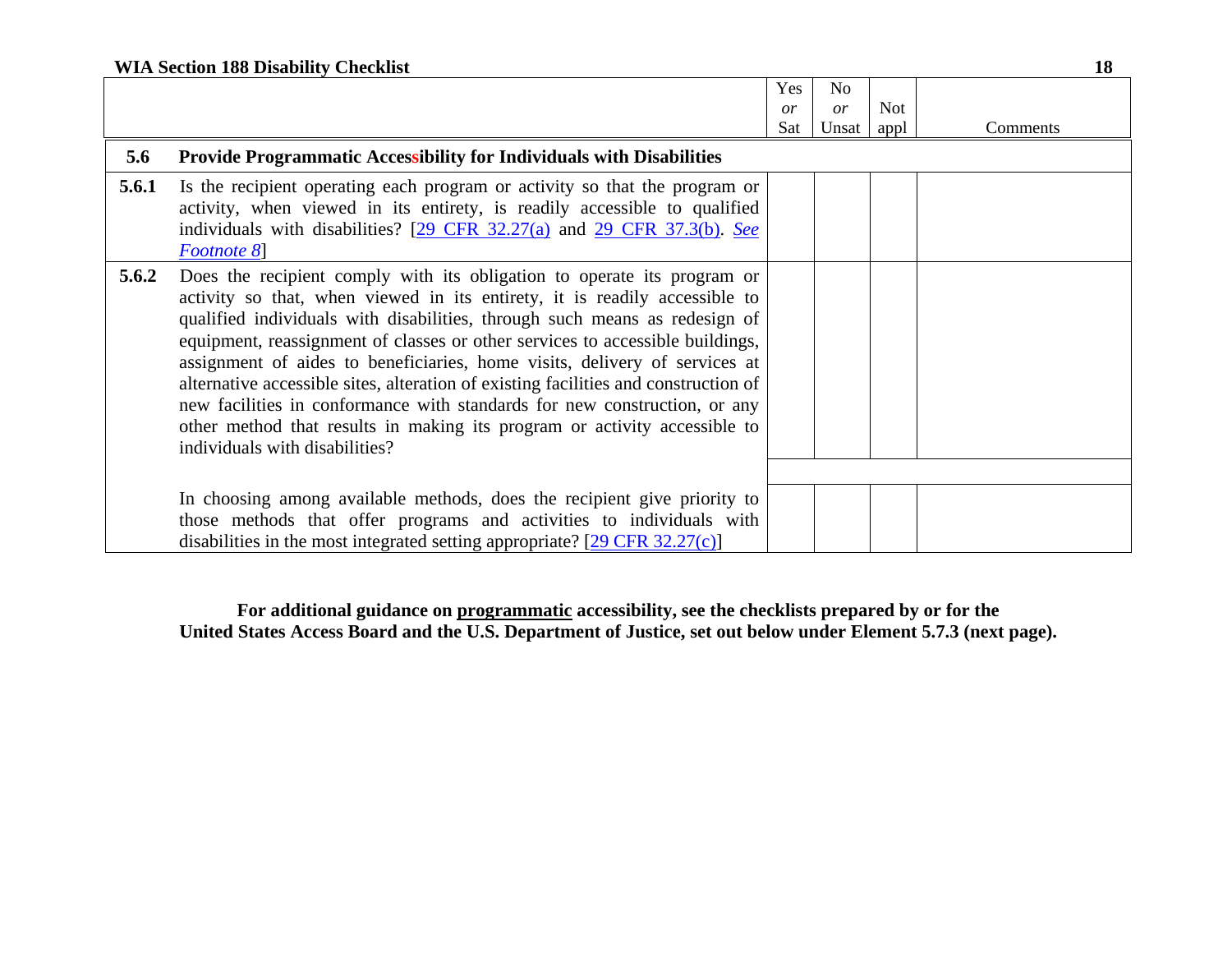| <b>WIA Section 188 Disability Checklist</b> |  |
|---------------------------------------------|--|
|---------------------------------------------|--|

|       |                                                                                                                                                                                                                                                                                                                                                                                                                              | Yes | No    |            |          |
|-------|------------------------------------------------------------------------------------------------------------------------------------------------------------------------------------------------------------------------------------------------------------------------------------------------------------------------------------------------------------------------------------------------------------------------------|-----|-------|------------|----------|
|       |                                                                                                                                                                                                                                                                                                                                                                                                                              | or  | or    | <b>Not</b> |          |
|       |                                                                                                                                                                                                                                                                                                                                                                                                                              | Sat | Unsat | appl       | Comments |
| 5.7   | Provide Architectural Accessibility for Individuals with Disabilities                                                                                                                                                                                                                                                                                                                                                        |     |       |            |          |
| 5.7.1 | Is each facility or part of a facility constructed by, on behalf of, or for the use<br>of a recipient designed and constructed in such a manner that the facility or<br>part of the facility is readily accessible to and usable by qualified individuals<br>with disabilities? $[29 \text{ CFR } 32.28(a)]$                                                                                                                 |     |       |            |          |
| 5.7.2 | Is each facility or part of a facility which is altered by, on behalf of, or for the<br>use of a recipient in a manner that affects or could affect the usability of the<br>facility or part of the facility altered in such a manner that the altered portion<br>of the facility is readily accessible to and usable by qualified individuals with<br>disabilities? $[29 \text{ CFR } 32.28(b)]$                            |     |       |            |          |
| 5.7.3 | Does the design, construction, or alteration of facilities meet the most<br>current standards for physical accessibility prescribed by the General<br>Services Administration under the Architectural Barriers Act or does the<br>recipient adopt alternative standards when it is clearly evident that equivalent<br>or greater access to the facility or part of the facility is thereby provided? $[29]$<br>CFR 32.28(c)] |     |       |            |          |

### **For additional guidance on architectural accessibility, see**

**"UFAS Checklist" listed on the Access Board website under "Publications."**

**As additional aids, see also Checklists developed by the Department of Justice pertaining to**

**general technological issues, software accessibility, web accessibility, ITM accessibility, and IT equipment accessibility.** 

Florida's Agency for Workforce Innovation (AWI), Office for Civil Rights, has prepared a facility-accessibility checklist that includes those portions of the U.S. Department of Justice's *ADA Accessibility Guidelines* applicable to most AWI and partner programs. The checklist includes the additional and more stringent requirements for facility accessibility that are contained in Florida statute. This checklist may be found at www.floridajobs.org/pdg/ADA/ADAChecklist.htm.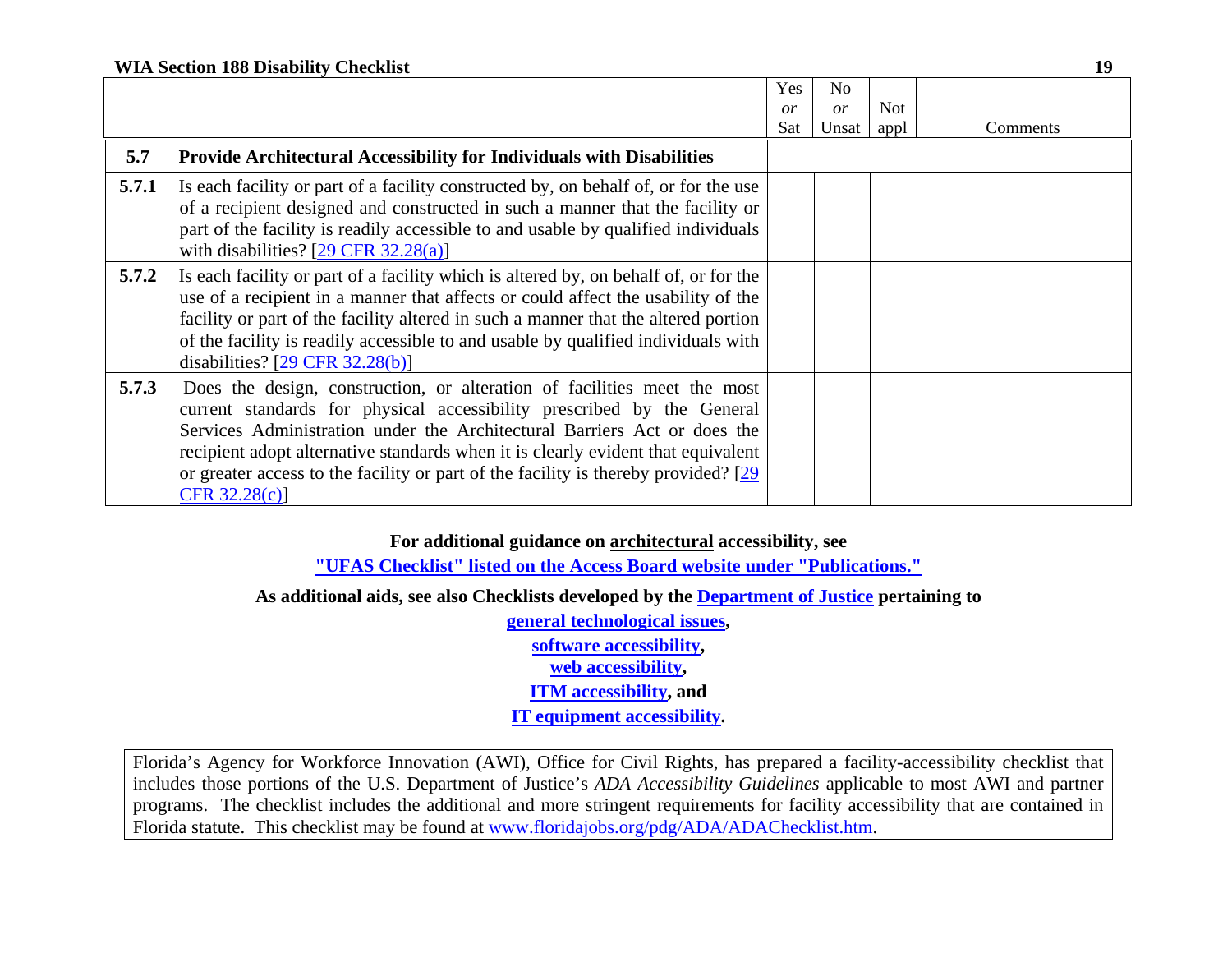#### **WIA Section 188 Disability Checklist 20**

|       |                                                                                                                                           | Yes       | No    |            |                 |
|-------|-------------------------------------------------------------------------------------------------------------------------------------------|-----------|-------|------------|-----------------|
|       |                                                                                                                                           | <i>or</i> | or    | <b>Not</b> |                 |
|       |                                                                                                                                           | Sat       | Unsat | appl       | <b>Comments</b> |
| 5.8   | <b>Employment Practices</b> [18]                                                                                                          |           |       |            |                 |
|       | <b>Nondiscrimination in General</b>                                                                                                       |           |       |            |                 |
| 5.8.1 | Does the recipient prohibit discrimination on the basis of disability in<br>employment practices engaged in by recipients? [29 CFR 37.10] |           |       |            |                 |
|       | <b>Provide Reasonable Accommodation for Individuals with Disabilities</b>                                                                 |           |       |            |                 |
| 5.8.2 | Does the recipient require the provision of reasonable accommodation, when<br>appropriate? [29 CFR 37.8, 37.10; 29 CFR 32.13]             |           |       |            |                 |

*Examples of practices (re reasonable accommodation):*

- *The recipient has a written policy that explains that a recipient must make reasonable accommodations to the known physical or mental limitations of an otherwise qualified applicant or employee with a disability.*
- **•** The policy explains that a recipient is not required to provide a reasonable accommodation if it would cause undue *hardship.*
- *The policy describes the appropriate process for determining whether an accommodation would cause an undue hardship and the consequences of such a determination.*
- *The policy includes processes for handling requests for reasonable accommodations, e.g., the procedure provides for designation of a specific supervisory staff member to coordinate reasonable accommodation, including determining when an accommodation is or is not reasonable.*
- *There is a process in place to ensure ongoing tracking of whether an individual's needs for reasonable accommodations are met.*
- *The policy includes examples of reasonable accommodations. [See 29 CFR Part 32, Appendix A]*

<sup>[18] 29</sup> CFR part 32, subparts B and C and Appendix A, which implement the requirements of Section 504 pertaining to employment practices and employmentrelated training, program accessibility, and reasonable accommodations, have been incorporated into 29 CFR part 37 by reference. Therefore, recipients must comply with the requirements set forth in those regulatory sections as well as with the requirements specifically listed in 29 CFR 37.10. *[See* 29 CFR  $37.3(b)$  and  $10(d)$ ] In addition, recipients that are also employers, employment agencies, or other entities covered by Titles I and II of the ADA should be aware of obligations imposed by those Titles. [29 CFR 37.10(e); see also 29 CFR part 1630 and 28 CFR part 35] Some programs housed within the One-Stop system often act as employment agencies, or conduct employment-related training. Some Temporary Assistance for Needy Families (TANF) and Welfare-to-Work (WtW) programs, for example, regularly conduct activities similar to those provided by employment agencies--for example, referring customers to jobs, or contacting employers to inquire about openings. Where those activities constitute a principal part of a program's activities, the program falls under the definition of "employment agency," and the services that it provides to customers are covered by these legal principles as well.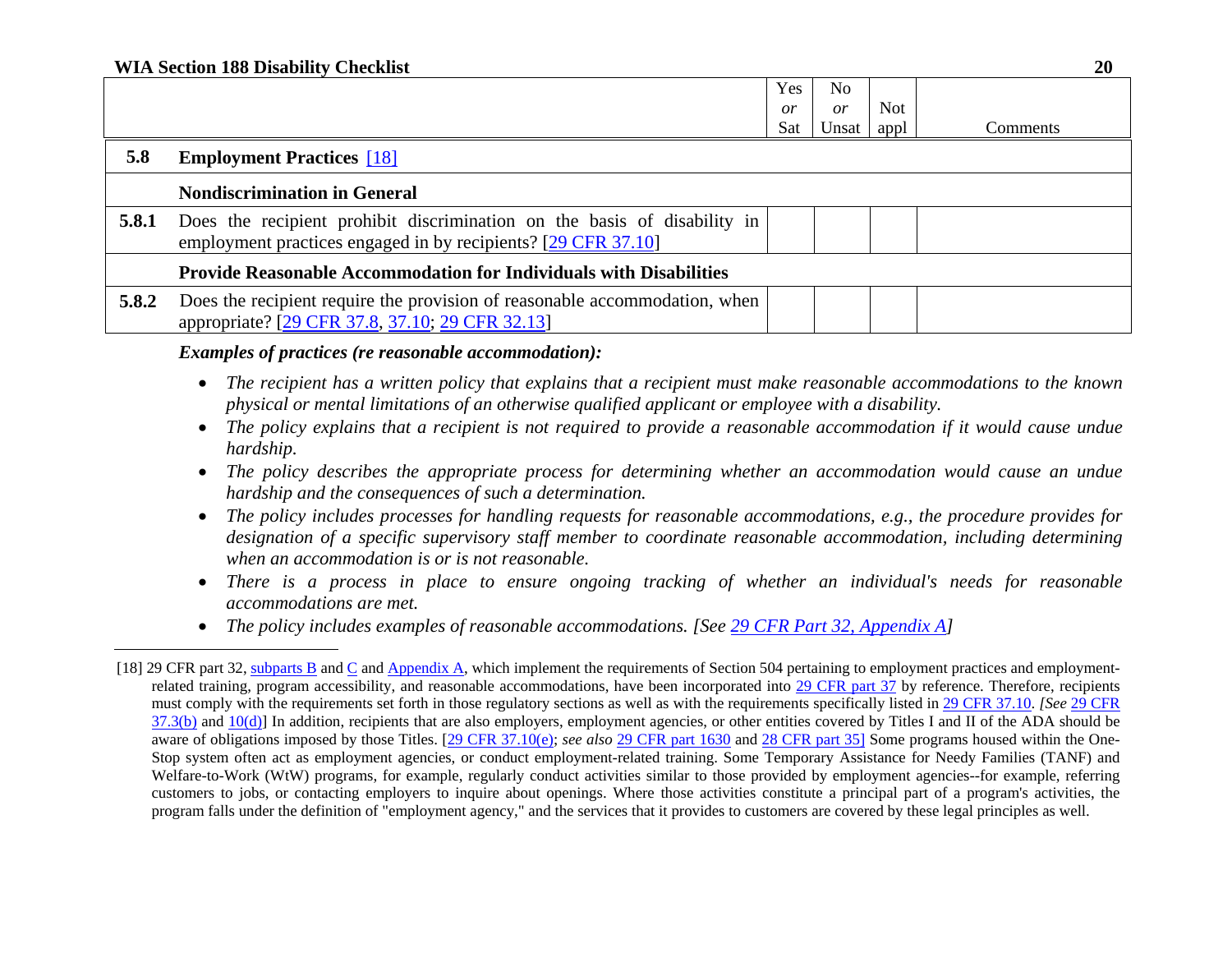|       | <b>WIA Section 188 Disability Checklist</b>                                                                                                                                                                                                                                                                                                                                                                                                                                                                                                                                                                                                                                                                                                                                                                                                                                                                                                                                                                                                                                    |     |                |            | 21       |  |  |  |  |
|-------|--------------------------------------------------------------------------------------------------------------------------------------------------------------------------------------------------------------------------------------------------------------------------------------------------------------------------------------------------------------------------------------------------------------------------------------------------------------------------------------------------------------------------------------------------------------------------------------------------------------------------------------------------------------------------------------------------------------------------------------------------------------------------------------------------------------------------------------------------------------------------------------------------------------------------------------------------------------------------------------------------------------------------------------------------------------------------------|-----|----------------|------------|----------|--|--|--|--|
|       |                                                                                                                                                                                                                                                                                                                                                                                                                                                                                                                                                                                                                                                                                                                                                                                                                                                                                                                                                                                                                                                                                | Yes | N <sub>o</sub> |            |          |  |  |  |  |
|       |                                                                                                                                                                                                                                                                                                                                                                                                                                                                                                                                                                                                                                                                                                                                                                                                                                                                                                                                                                                                                                                                                | or  | or             | <b>Not</b> |          |  |  |  |  |
|       |                                                                                                                                                                                                                                                                                                                                                                                                                                                                                                                                                                                                                                                                                                                                                                                                                                                                                                                                                                                                                                                                                | Sat | Unsat          | appl       | Comments |  |  |  |  |
|       | Provide for and Adhere to a Schedule to Evaluate Job Qualifications to Ensure That the Qualifications Do Not<br><b>Discriminate on the Basis of Disability</b>                                                                                                                                                                                                                                                                                                                                                                                                                                                                                                                                                                                                                                                                                                                                                                                                                                                                                                                 |     |                |            |          |  |  |  |  |
| 5.8.3 | For employment, does the recipient review job qualifications to ensure that it<br>does not use qualification standards, employment tests or other selection<br>criteria that screen out or tend to screen out an individual with a disability on<br>the basis of that disability, unless the standard, test or other selection criteria,<br>as used, is job-related for the position in question and consistent with<br>business necessity? $[29 \text{ CFR } 37.10(d)$ and $29 \text{ CFR } 32.14]$                                                                                                                                                                                                                                                                                                                                                                                                                                                                                                                                                                           |     |                |            |          |  |  |  |  |
|       | For employment-related training, does the recipient review selection criteria<br>to ensure that they do not screen out or tend to screen out an individual with<br>a disability or any class of individuals with disabilities from fully and equally<br>enjoying the training unless the criteria can be shown to be necessary for the<br>training being offered? $[29 \text{ CFR } 37.10 \text{ (d)}$ and $29 \text{ CFR } 32.14]$<br>For employment and employment-related training, does the recipient select<br>and administer employment and training tests that, when administered to an<br>individual with a disability that impairs sensory, manual, or speaking skills,<br>accurately reflect the skills, aptitude, or other factors that the test purports to                                                                                                                                                                                                                                                                                                        |     |                |            |          |  |  |  |  |
|       | measure, rather than reflecting the impaired sensory, manual, or speaking                                                                                                                                                                                                                                                                                                                                                                                                                                                                                                                                                                                                                                                                                                                                                                                                                                                                                                                                                                                                      |     |                |            |          |  |  |  |  |
|       | skills of the individual? $[29 \text{ CFR } 37.10(d)$ and $29 \text{ CFR } 32.14]$                                                                                                                                                                                                                                                                                                                                                                                                                                                                                                                                                                                                                                                                                                                                                                                                                                                                                                                                                                                             |     |                |            |          |  |  |  |  |
|       | Limit Preemployment/Employment Medical Inquiries; Confidentiality                                                                                                                                                                                                                                                                                                                                                                                                                                                                                                                                                                                                                                                                                                                                                                                                                                                                                                                                                                                                              |     |                |            |          |  |  |  |  |
| 5.8.4 | Does the recipient prohibit preemployment inquiries and pre-selection<br>inquiries regarding disability? [29 CFR 37.10(d) and 29 CFR 32.15]                                                                                                                                                                                                                                                                                                                                                                                                                                                                                                                                                                                                                                                                                                                                                                                                                                                                                                                                    |     |                |            |          |  |  |  |  |
|       | Note: Preemployment and pre-selection inquiries are permissible if they are required or necessitated by another Federal law<br>or regulation. See, for example, Job Corps regulations at $20$ CFR $670.400(a)(1)$ , which contain an exception to an age<br>limitation on program participation if the person is an otherwise eligible individual with a disability. In addition, an employer<br>may ask applicants to voluntarily self-identify as individuals with disabilities for purposes of the employer's affirmative action<br>program that is being undertaken pursuant to Federal, State, or local law, if the individual is clearly informed that (a) the<br>information requested is for purposes of the affirmative action effort and (b) the information will be used in accordance with<br>the provisions of Federal law governing the confidentiality of medical information. Furthermore, an employer may ask<br>applicants to self-identify if it is voluntarily using the information to benefit individuals with disabilities. $[29 \text{ CFR } 37.10(d)$ |     |                |            |          |  |  |  |  |

*and 29 CFR 32.15]*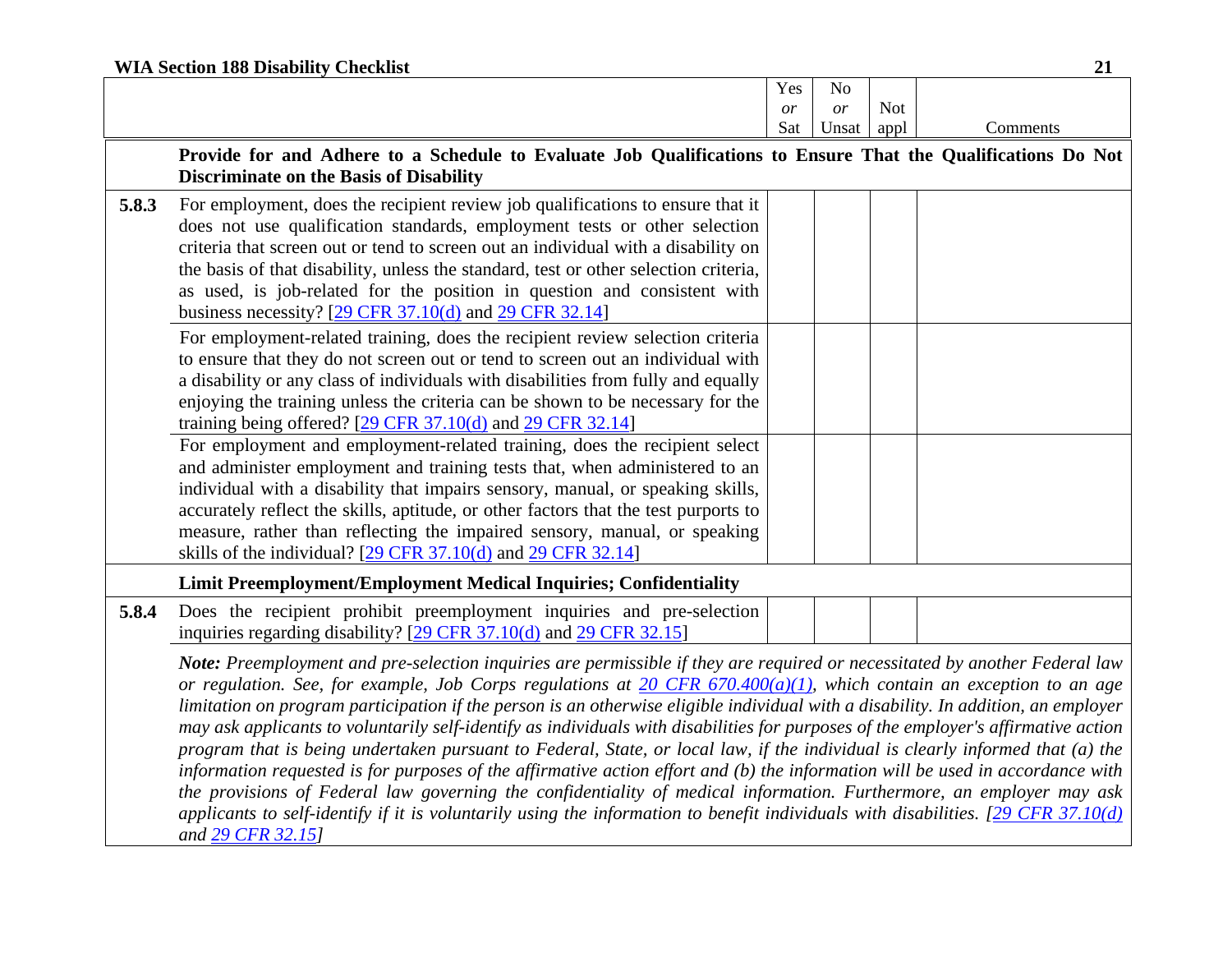*Examples of practices (re preemployment/employment medical inquiries; confidentiality):*

- *Staff are aware of what constitutes legal and illegal inquiries.*
- **•** *Job descriptions have been analyzed to determine which functions of a job are essential and which are marginal.*
- *Job descriptions are in writing.*
- *None of the following questions is asked during the application (pre-offer) process (unless an exception applies):* 
	- *Health or physical condition.*
	- *Medical history.*
	- *Previous workers' compensation claims.*
	- *Prior health insurance claims.*
- $\bullet$  *The recipient does not require that applicants for employment take any of the following tests as part of the application process:* 
	- *Alcohol test*
	- *HIV test*
	- *Psychological tests that are designed to identify a mental impairment*

*The recipient has in place a written policy regarding who has access to medical information. For example, all non-medical records are kept in a separate place from records that contain medical information. (Medical records might include insurance application forms as well as health certificates, results from physical exams, etc.) [29 CFR 32.15; 29 CFR 37.10(d); 29 CFR 1630.14]*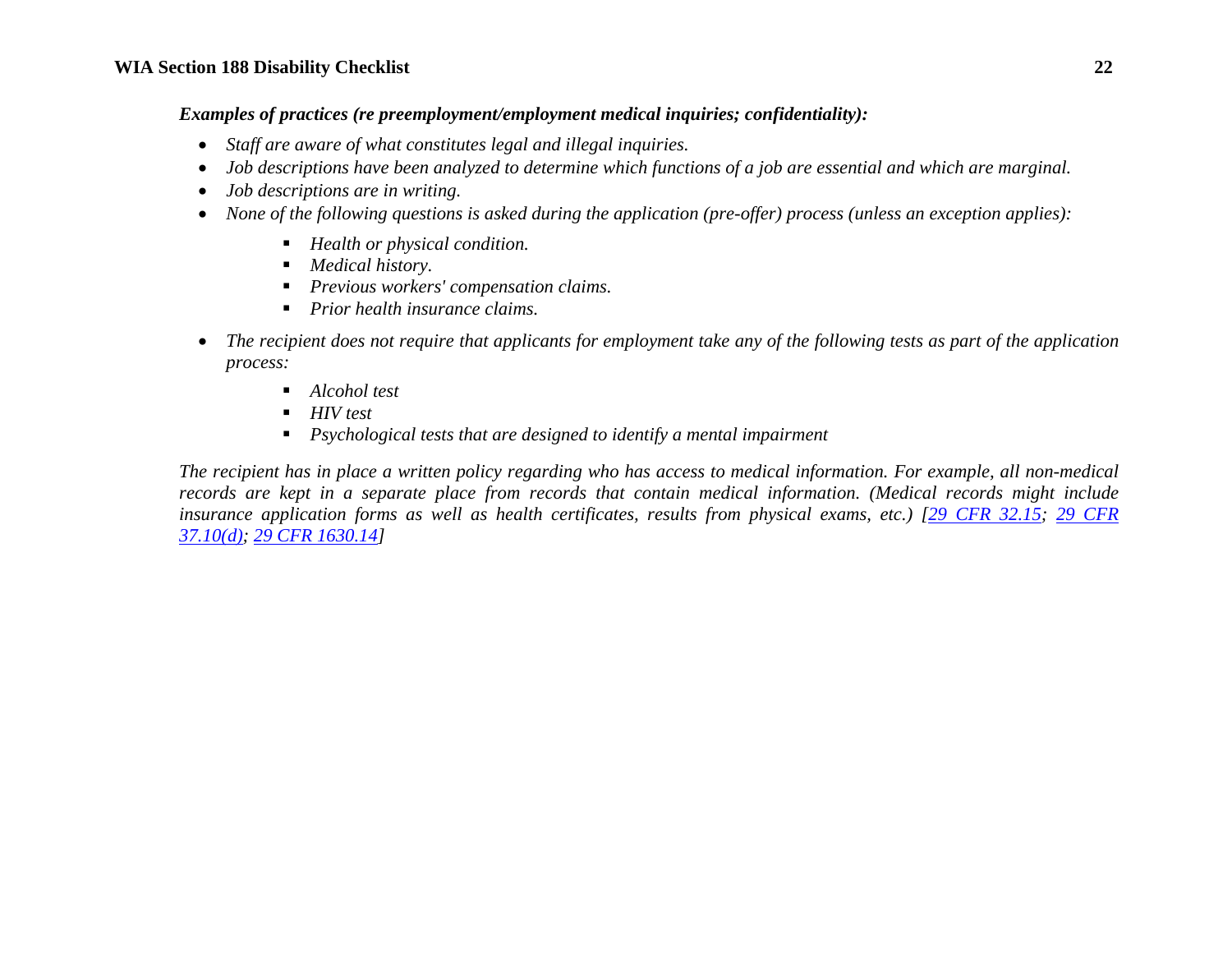|    |                                                                                                                                              | Yes | No    |            |          |
|----|----------------------------------------------------------------------------------------------------------------------------------------------|-----|-------|------------|----------|
|    |                                                                                                                                              | or  | or    | <b>Not</b> |          |
|    |                                                                                                                                              | Sat | Unsat | appl       | Comments |
|    | ELEMENT 6: DATA AND INFORMATION COLLECTION AND MAINTENANCE                                                                                   |     |       |            |          |
| 6. | Does the recipient comply with the requirements of 29 CFR 37.37 through<br>37.41 related to data and information collection and maintenance? |     |       |            |          |
|    |                                                                                                                                              |     |       |            |          |
|    | Does each grant applicant and recipient promptly notify the Director of the                                                                  |     |       |            |          |
|    | Civil Rights Center when any administrative enforcement actions or lawsuits                                                                  |     |       |            |          |
|    | are filed against it alleging discrimination on the basis of disability?                                                                     |     |       |            |          |
|    | $[29 \text{ CFR } 37.38]$                                                                                                                    |     |       |            |          |
|    | <b>Note:</b> 29 CFR 37.38 also requires grant applicants and recipients to notify the Director of the Civil Rights Center when               |     |       |            |          |
|    | administrative enforcement actions or lawsuits are filed against it alleging discrimination on the basis of race, color,                     |     |       |            |          |

*religion, sex, national origin, age, political affiliation or belief, and for beneficiaries only, citizenship (on the basis of an individual's status as a citizen or national of the U.S., or as an individual lawfully authorized to work in the U.S.), or participation in a WIA Title I-financially assisted program or activity.* 

- $\bullet$  *The recipient has a written policy outlining the requirements for notification of discrimination allegations to the Civil Rights Center, and trains relevant staff on the policy.*
- $\bullet$  *The written policy states that such notification must be accomplished in a timely manner, and outlines the specific information that must be sent to the Civil Rights Center, including names of the parties and the location where the action was filed.*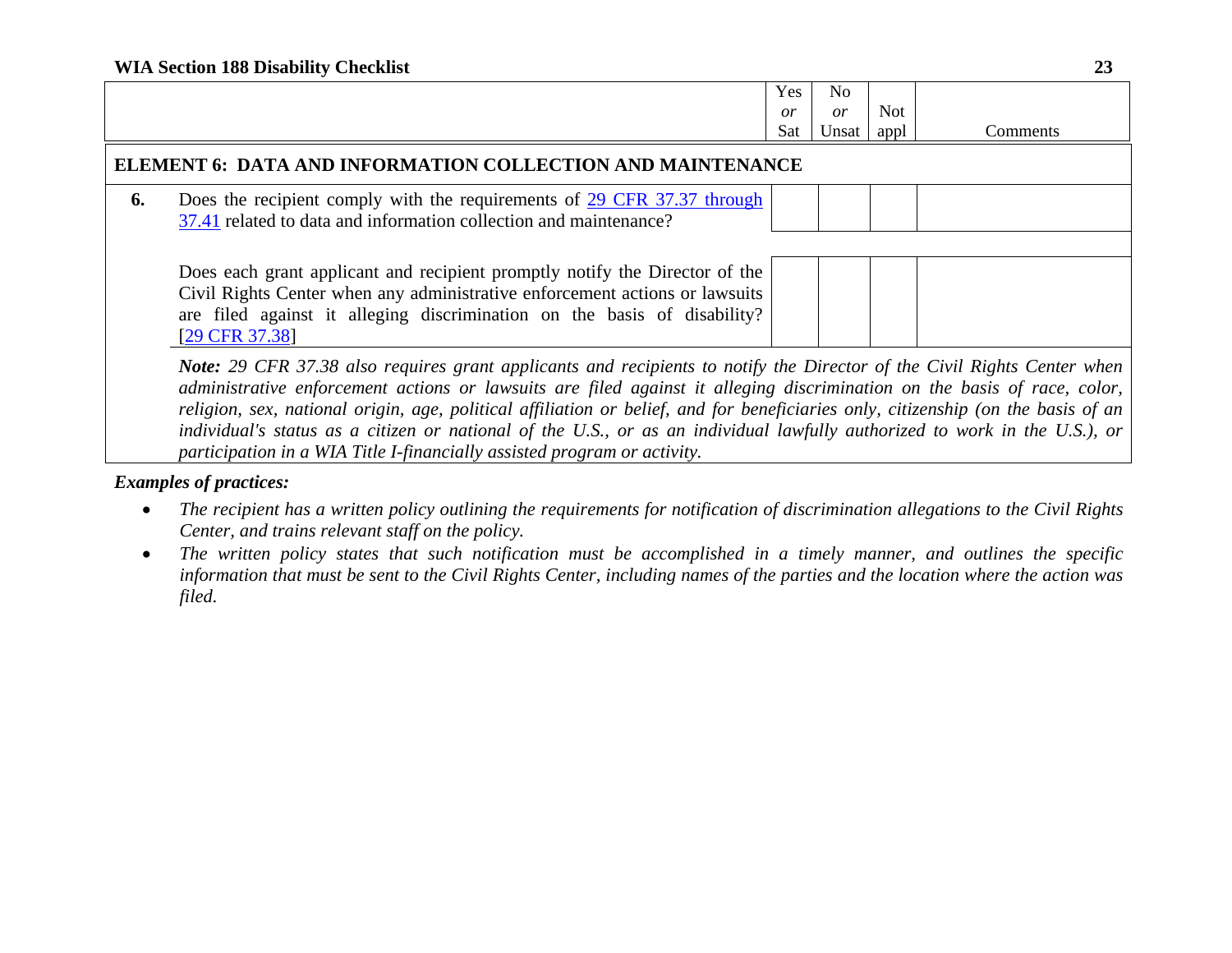|     |                                                                                                                                                                                                                                                                                                                                                                                                          | <b>Yes</b><br>or | No.<br>$\overline{or}$ | Not. |          |
|-----|----------------------------------------------------------------------------------------------------------------------------------------------------------------------------------------------------------------------------------------------------------------------------------------------------------------------------------------------------------------------------------------------------------|------------------|------------------------|------|----------|
|     |                                                                                                                                                                                                                                                                                                                                                                                                          | Sat              | Unsat                  | appl | Comments |
|     | <b>ELEMENT 7: MONITORING FOR COMPLIANCE</b>                                                                                                                                                                                                                                                                                                                                                              |                  |                        |      |          |
| 7.1 | Does the EO Officer monitor and investigate the recipient's activities, and the<br>activities of the entities that receive WIA Title I financial assistance from the<br>recipient, to make sure that the recipient and its subrecipients are not violating<br>their nondiscrimination and equal opportunity obligations? $[29 \text{ CFR } 37.25(b);$<br>see also $37.7(e)$ ]                            |                  |                        |      |          |
| 7.2 | Has the recipient conducted a self-evaluation in accordance with 29 CFR<br>$32.6(c)$ (i.e., evaluate current policies and practices and their effects on<br>persons with disabilities and take remedial steps to eliminate the effects of<br>any discrimination, and consult with interested parties such as individuals<br>with disabilities and organizations representing persons with disabilities)? |                  |                        |      |          |

 *The recipient's policies, instruments, checklists, and other processes used for monitoring compliance with the nondiscrimination/equal opportunity provisions include a review of policies, practices, and procedures to determine equal opportunity for persons with disabilities. The monitoring processes cover all of the Elements included in this Section 188 Disability Checklist.* 

| <b>ELEMENT 8: COMPLAINT-PROCESSING PROCEDURES</b> |                                                                              |  |  |  |  |
|---------------------------------------------------|------------------------------------------------------------------------------|--|--|--|--|
|                                                   | Does the EO Officer develop and publish the recipient's procedures for       |  |  |  |  |
|                                                   | processing discrimination complaints and make sure that those procedures are |  |  |  |  |
|                                                   | followed? [29 CFR 37.25(d); and 37.70-37.80. See also 37.7(e)]               |  |  |  |  |

## *Examples of practices:*

 $\bullet$  *A written policy is in place setting forth the complaint resolution procedures prescribed by the regulations, including the means by which the complaint processing procedures are made available to individuals with disabilities (including individuals with visual and cognitive impairments).*